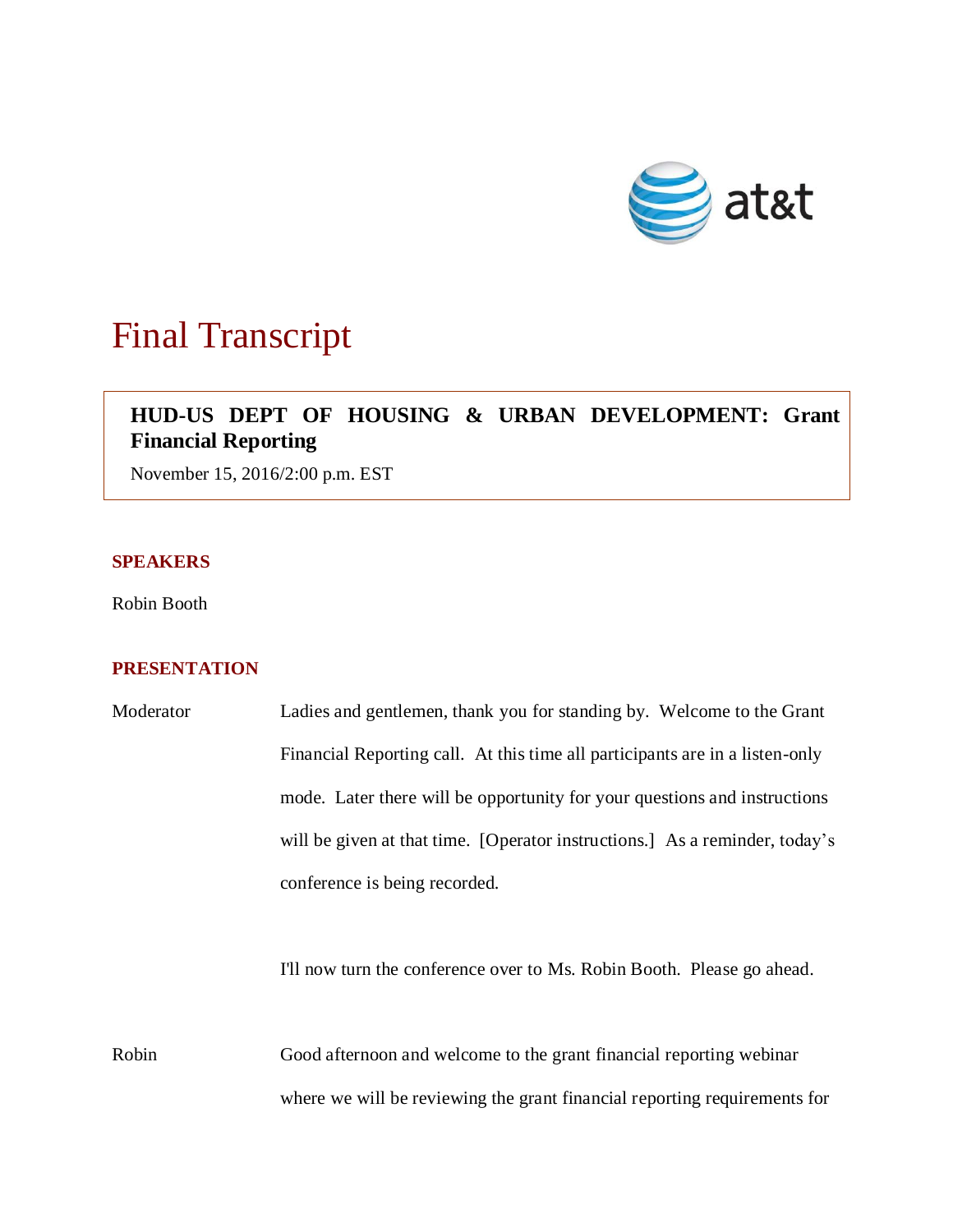the FY16 grant. This webinar is being recorded and you can access it on the HUD exchange, usually within two business days after the webinar. The number along with the PowerPoint and transcript, all of that information will be on the exchange.

You will receive an OHC list serve for the archives that will tell you that it's now available. During the call, we do ask that you mute all lines, even though I believe that these lines are muted for you, and we will later tell you how you can ask questions during the webinar.

You should have received some handouts prior to the webinar and these are the handouts that we'll be reviewing during this webinar and you should also be able to see them in your webinar dialog box. You should be able to download those attachments from there as well.

Questions and comments. Throughout this presentation or webinar, we will give you several opportunities or methods to ask questions. We will have a Q&A session, too, at the end of the presentation, where I'll ask if there are any additional questions. At that time, if you hit star zero, you will be put into the operator and when we queue for questions, you will be able to ask a live question.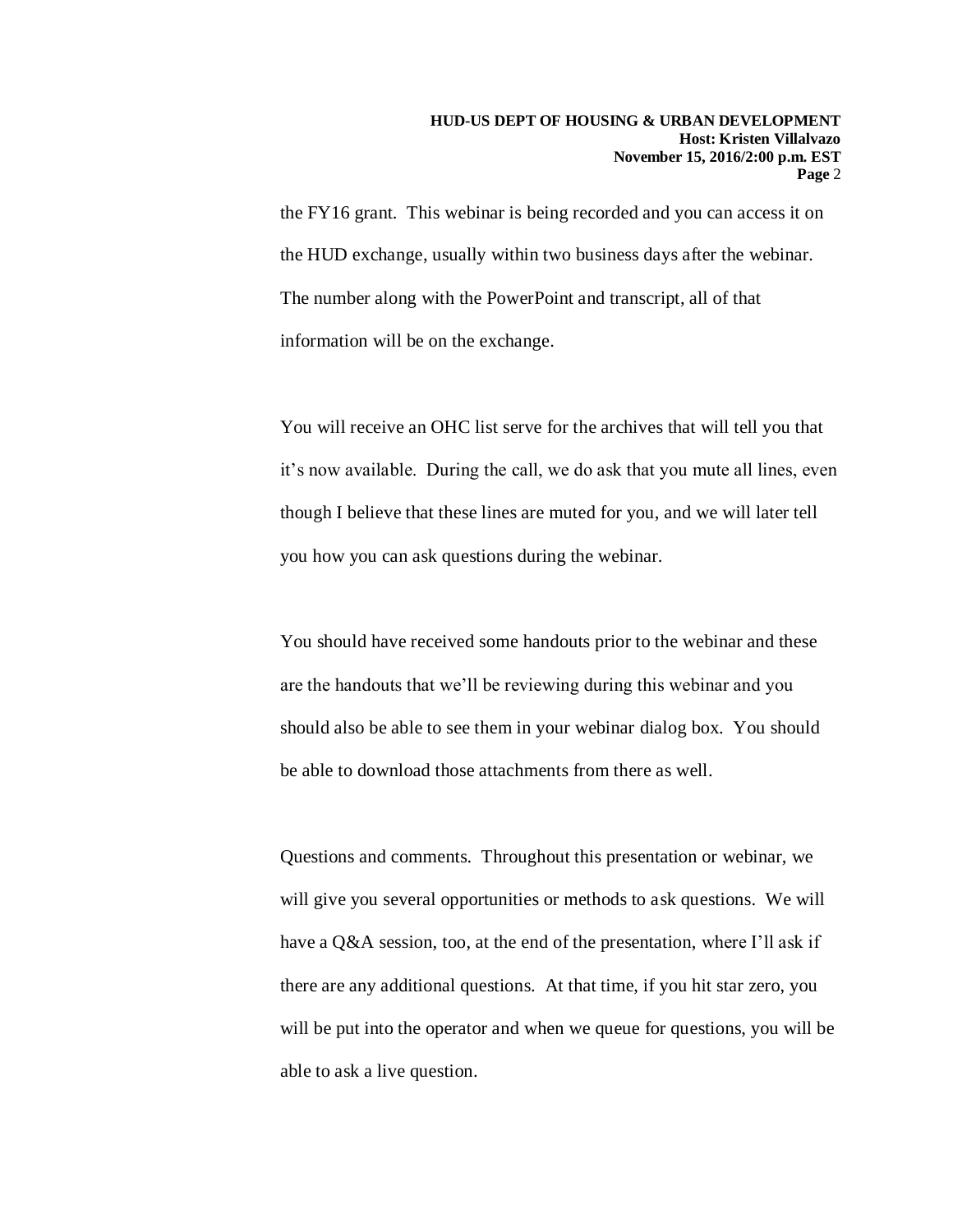However, during the webinar, you can use your chat box, which should be in the right-hand corner of your screen, and enter questions. We do have staff available to respond to your questions as they're being answered and when necessary, we will ask that those questions be answered live if we believe that they may be relevant and/or add value to the rest of the participants.

Subsequent to the webinar, if you have questions, you can send them to housing.counseling@hud.gov. Please include the name of the webinar in the subject line. That just allows us to better direct your question so we can be sure we direct it to the right individual.

As I previously stated, the calls will be muted during the discussion. If you're not automatically muted, which I believe you are, if you hit star, six, that should also mute your line. At the end of the webinar you will receive a survey, excuse me, you will receive a brief survey. We ask that you please complete that survey, responding to the questions and providing any comments and feedback.

We use that information to try to provide you with more relevant and more detailed and comprehensive training, and to make sure we're addressing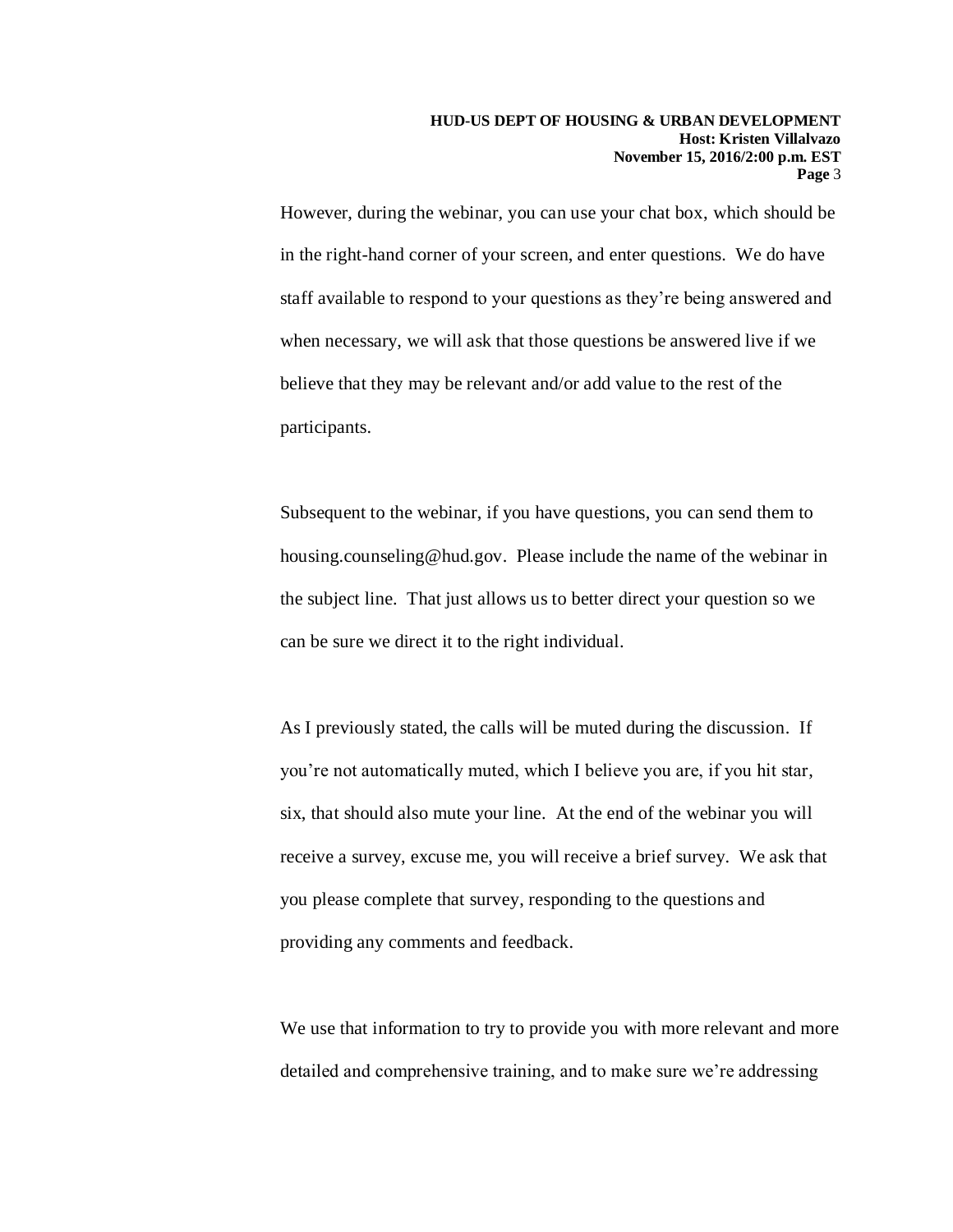your needs. We appreciate your response and ask that you please take a minute and complete the survey.

As far as certificate of training, you will receive an email that says this is your certificate of training. There will not be any attachment nor will you receive any subsequent attachments. Please keep that information, that documentation for your records. You can either print it out or just save it so that you can have access to it in the future if needed.

Once again, if you have, if you need any more information or you want to access any of this webinar, or any other webinars provided, you should definitely use the HUD exchange as a resource guide. As you can see, you can go to hudexchange.info/programs/housing.counseling, but if you go to HUD exchange it's very easy to get to housing counseling. All of these materials, all of these resources, all these guides are made available to you at that HUD exchange so it's definitely a very valuable resource. If you have any questions please feel free to email them to housing.counseling@hud.gov.

On to our presentation and today we are talking about the grant financial reporting, specifically for the FY16 grant. As most of you—if you've ever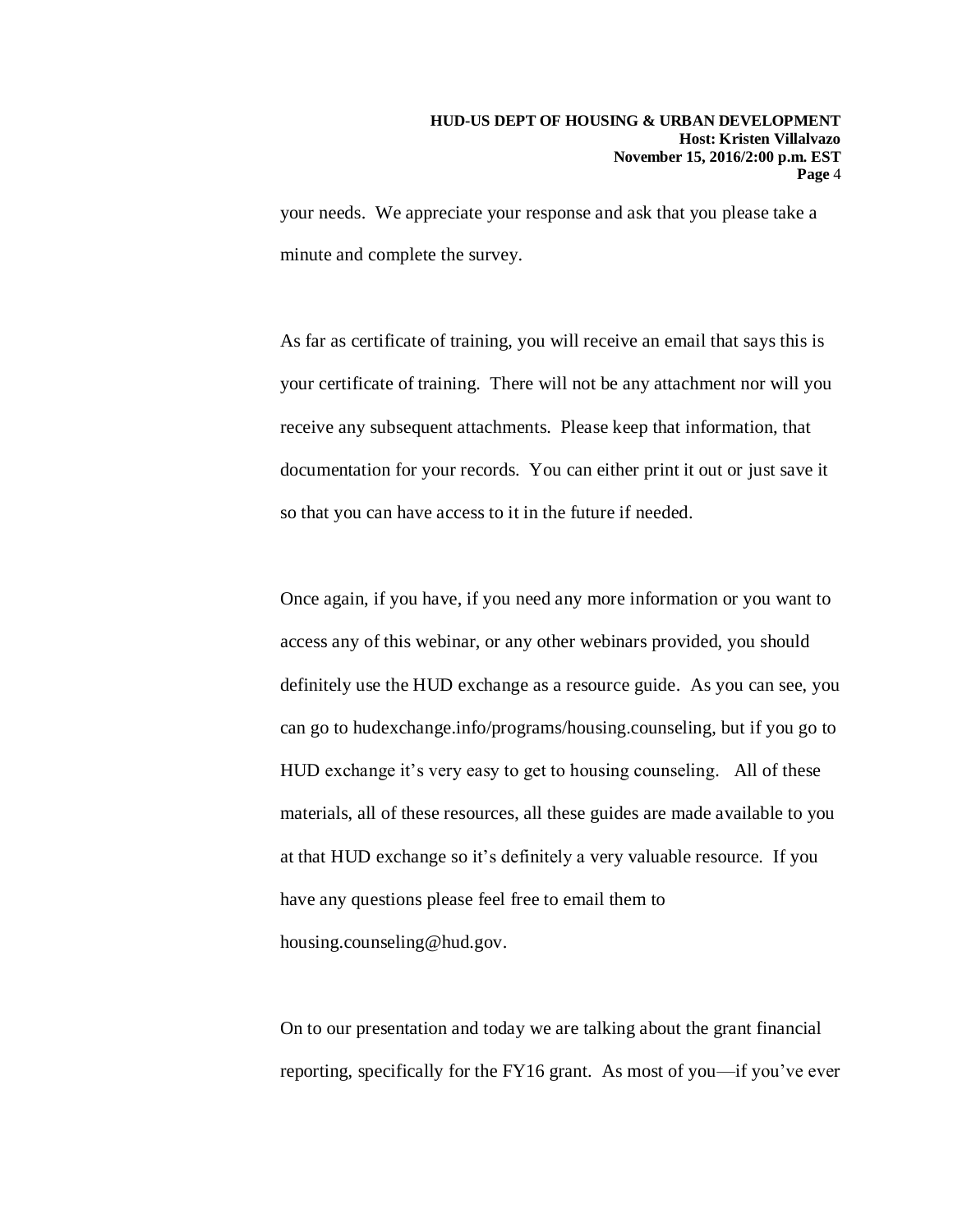had a housing counseling grant, there have been some changes for financial reporting from the prior years' grants. Even if you have, if you're familiar with prior year grants, we do ask you to please pay close attention to the financial reporting requirements in this grant because there have been changes, primarily due to the new Uniform Grant Guidance and ensuring compliance with that guidance.

My name is Robin Booth. Our company, Booth Management Consulting, we are the quality, audit, and technical contractor. In addition to conducting these webinars, we also perform the financial and administrative reviews. We conduct action plans and/or assessments and we provide technical assistance, all under the guidance and direction of the Office of Housing Counseling. In addition to these webinars, if in fact, you may see us or we would be the company or contractor that would actually perform your financial and administrative review and provide technical assistance and other services as directed by the Office of Housing Counseling.

We're going to review the financial grant lifecycle. One of the things that we know is that if you look at the grant itself, there's not one specific area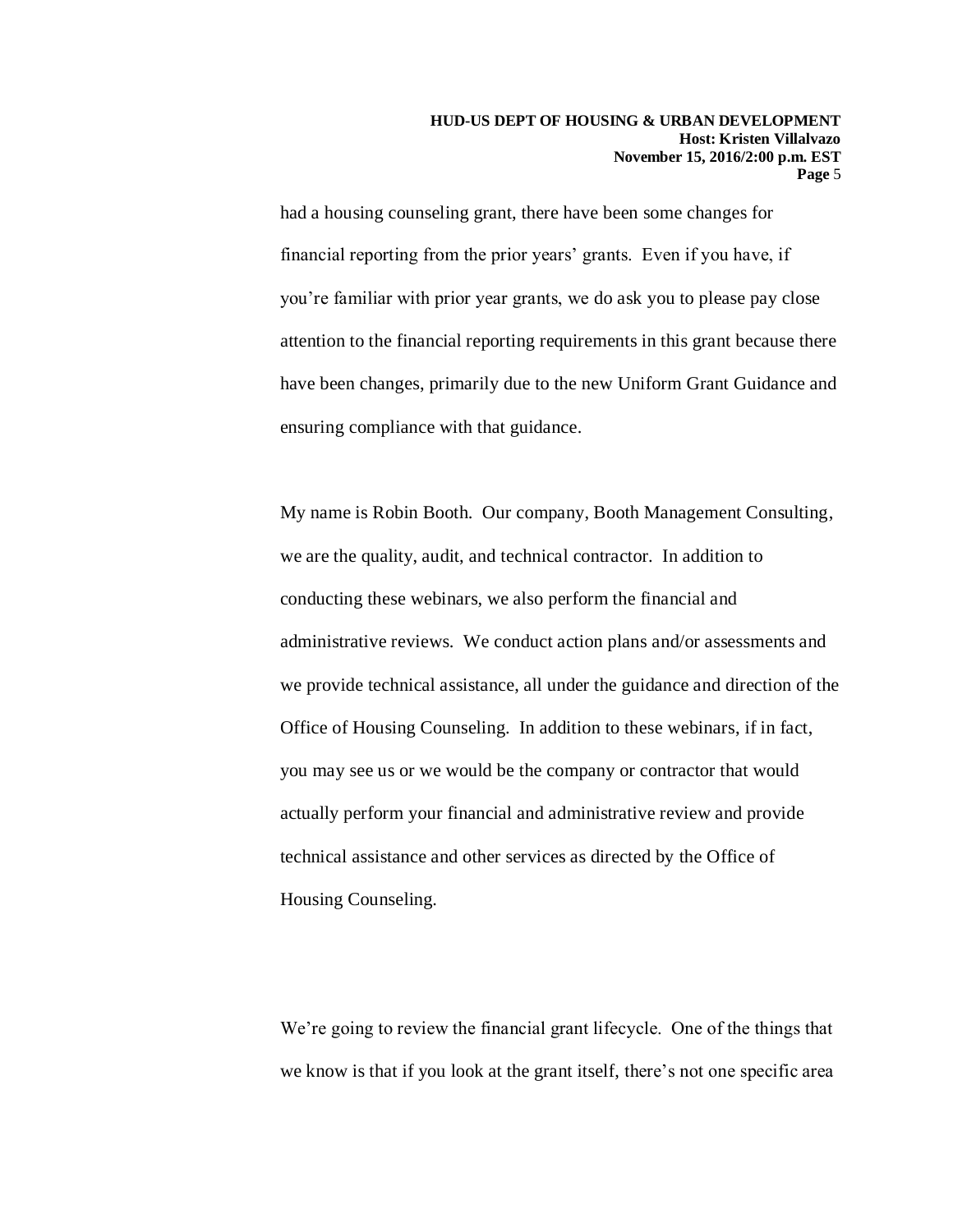that you can go to within the grant or within the regs that pretty much summarizes or lists what your financial requirements are. What we attempt to do in this training is to really identify the specific grant financial reporting requirements, help you to locate where there those requirements are in the various documents. We want to make sure you are clear on what the financial reporting requirements are relative to this grant.

We know there's a lot of different sources and a lot of different regulations. Our whole goal is to help you streamline as much of that information to really take out all of the—to de-mystify the whole concept of what we mean by grant financial reporting. We're going to go through the grant lifecycle and this is the financial grant lifecycle, not programmatic, but what we consider the key financial areas in this grant.

Then we're going to deal with your budget submissions for approval and what that means as far as financial reporting. The required financial certifications and disclosures, and really clarify what you're certifying to and to what extent your organization is being held accountable to those certifications, all of which are required under CFR part 200, the Uniform Grant Guidance.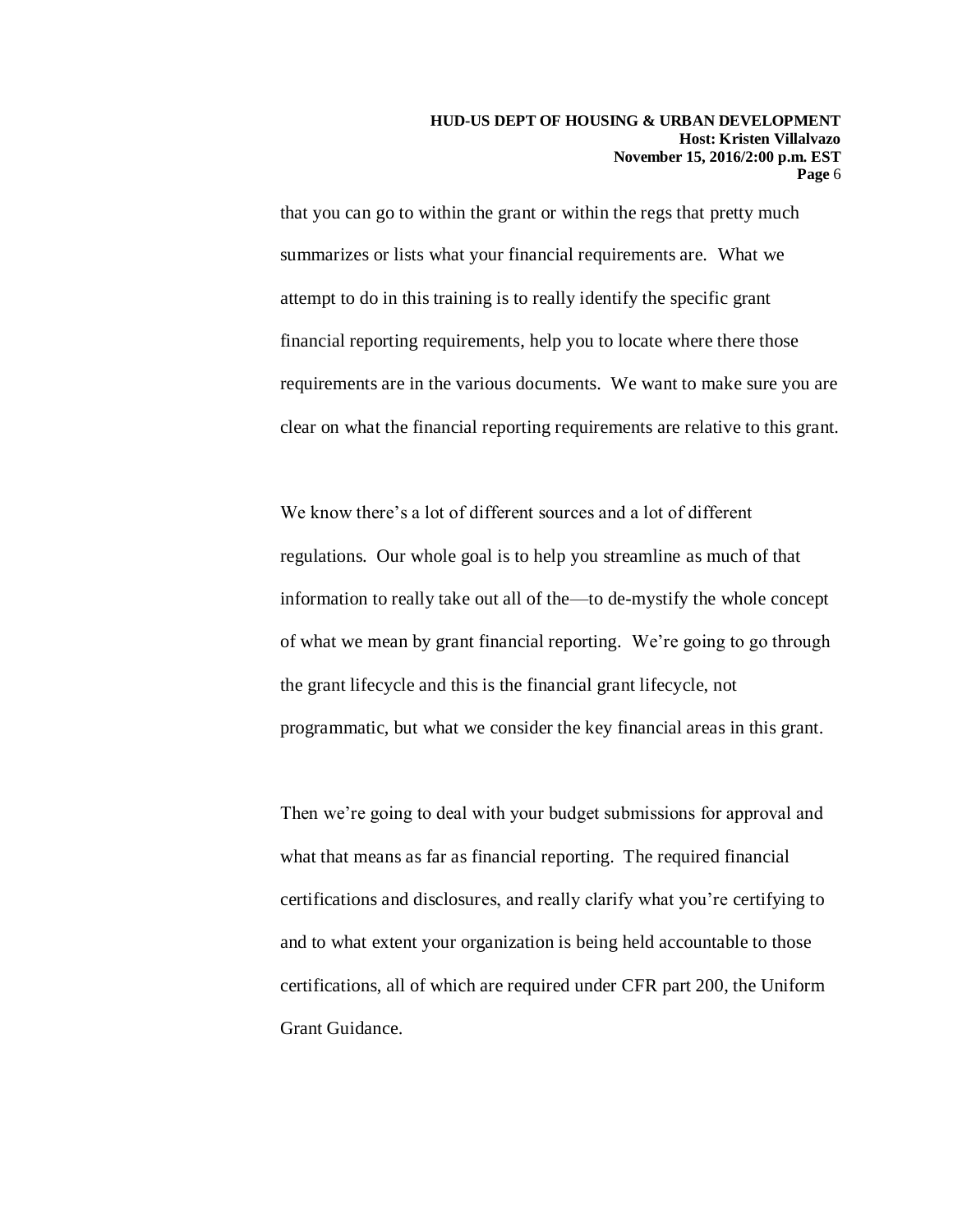We will then review the specific quarterly financial reporting requirements as outlined in the grant. Then go over with you some acceptable accounting practices and some things that we want you to remember. As I said, our goal here is to try to streamline and pretty much narrow down those financial reporting requirements under this grant.

Understanding the financial grant lifecycle. It actually starts with the NOFA, from a regulatory requirement and what you're held accountable for as it relates to your financial and administrative review. All the information that's initially published in the NOFA also becomes a part of what your financial requirements are under this grant.

When we look at compliance with the grant itself, we start with what was originally in the NOFA application to see if you're in compliance with that. Then what happens is, after you submit your application and as a part of that, where you indicate potentially your leverage funding, you indicate how you're going to track and maintain your accounting records, you provide information about the financial capabilities of your organization, all of that is a part of your financial grant reporting.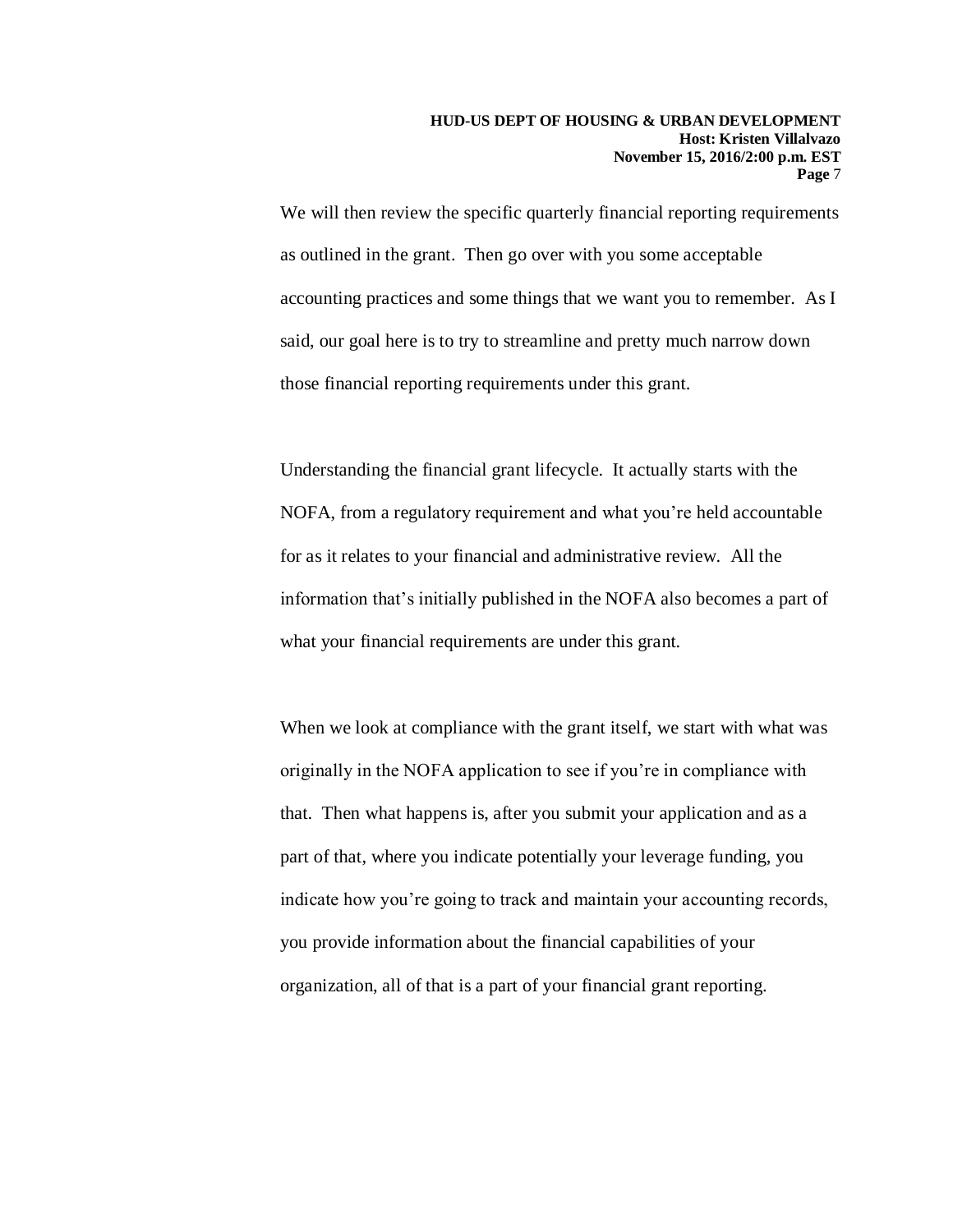On the front end, it's a part of your application, but then on the back end it becomes a part of what we look at to determine if you're in compliance with financial and administrative requirements. After you submit your application and you receive your award notification from HUD indicating the amount of the grant that you'll receive for that year, you then submit your budget. You submit various certifications and other documentation.

One of the most critical financial documents that you submit is your budget. That's because the budget is determining how you're going to utilize the funds, consistent with your work plan and the performance requirements under the grant. That budget is actually reviewed to determine whether it complies with the financial requirements as spelled out in the regulations, but also with your work program and the other sources of leverage funding or the other sources of programmatic requirements that you've indicated.

The budget becomes very important. That's a very critical financial document. In response to the award, you then sign off and send back this award package, as I said, which includes that budget, which includes your financial certifications and disclosures.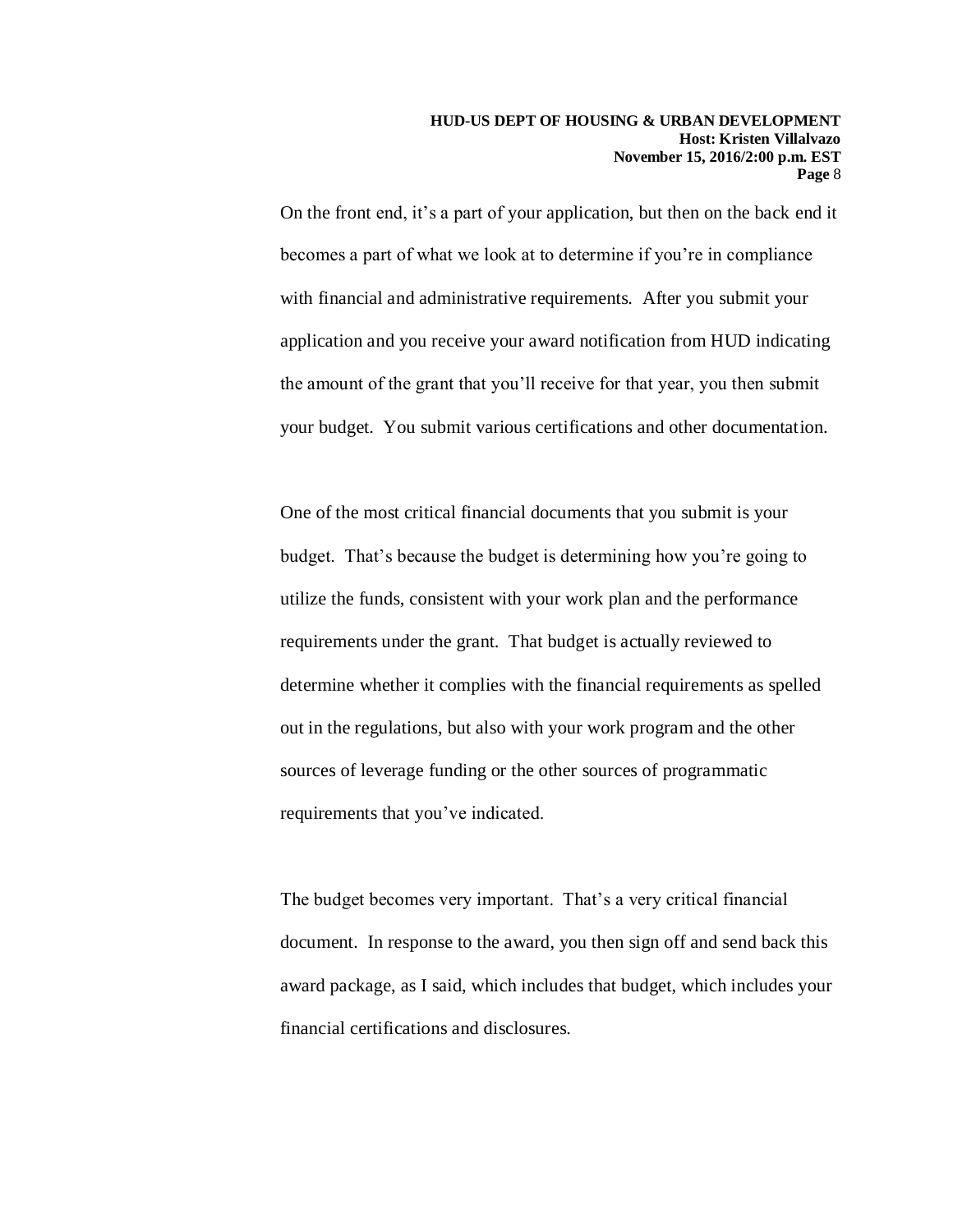It's in that award package that you verify that you have a financial management system, that you have internal controls. All of those things which become financial requirements, that we then determine whether you're in compliance with when we do the financial and administrative review.

Once you've sent in the award package and both parties have signed the grant agreement, that becomes then yet another key document in looking at your financial requirements. There's certain area in that grant agreement that speak to financial matters, from the article dealing with payment, I believe it's Article 11 dealing with reporting. There are certain areas, certain articles within the grant that speak to your financial requirements.

Then, as a part of the grant, one of the key requirements is that quarterly reporting and final reporting. It is on that quarterly reporting that you're really submission in conjunction with your invoicing or your requests for reimbursement, which becomes a claim to the federal government. So it's critical that that information that you're reporting on your quarterly report, that ultimately becomes a part of the claim you're submitting for payment, that information needs to be in compliance with requirements, it needs to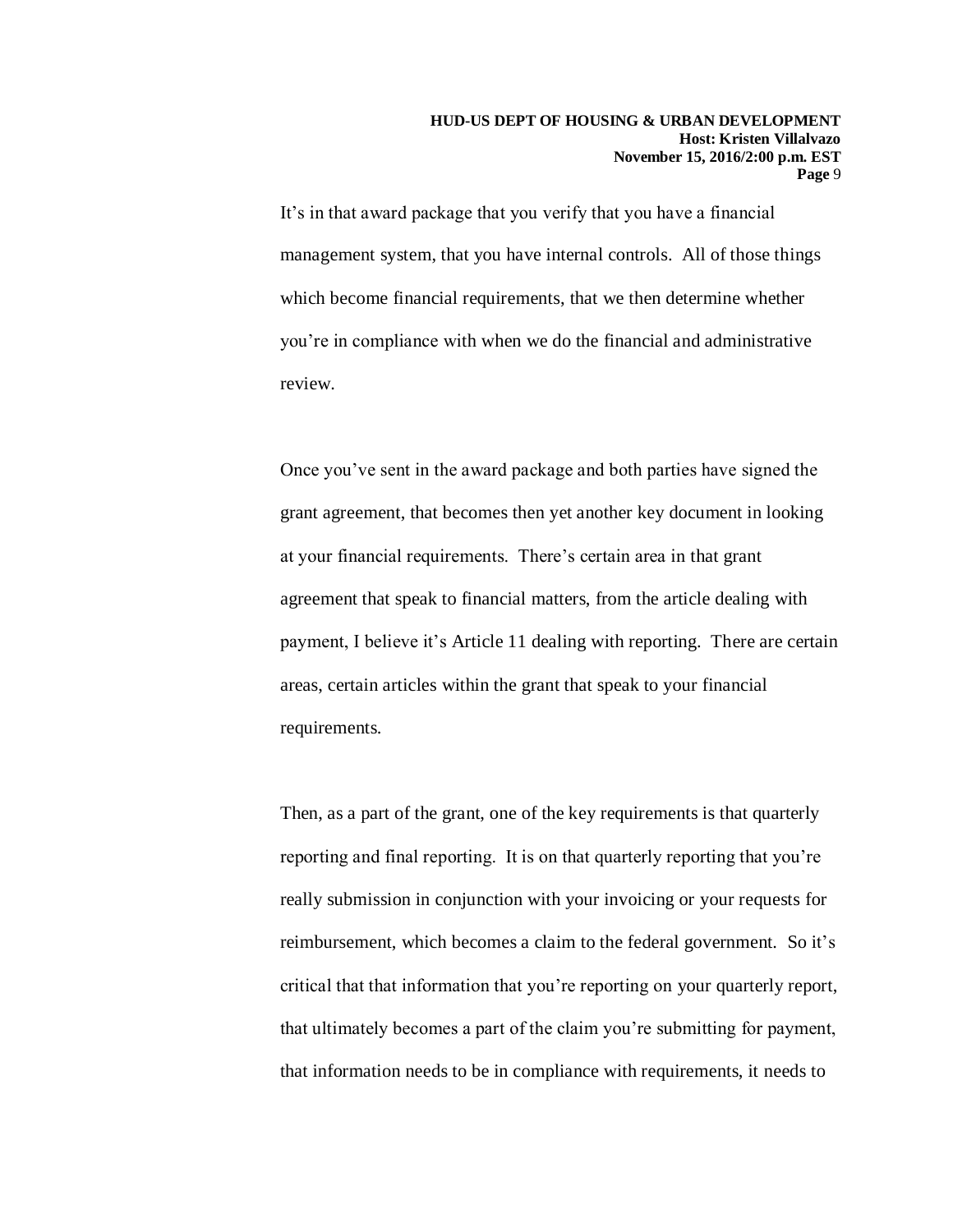be adequately supported, and it needs to be consistent with the approved budget.

As you can see, that's a very critical part in this financial grant lifecycle. The LOCCS or eLOCCS from your standpoint becomes the payment vehicle, where you've submitted now that request for reimbursement based on that quarterly reporting and ultimately, that becomes a claim to the federal government. I think we all understand the importance or the sensitivity of submitting the claim to the government because we want to be sure that that claim is being properly paid.

All of that falls under the guidance or falls under the umbrella of proper payment or improper payment. It's not only your responsibility to make sure you're submitting complete and accurate financial information consistent with the grant requirements and regulations, but it's also the government's responsibility to review that request for payment to make sure that they're not also being subject to improper payment. Both parties have a key responsibility in reviewing that whole payment cycle, which is a big part of the financial grant cycle.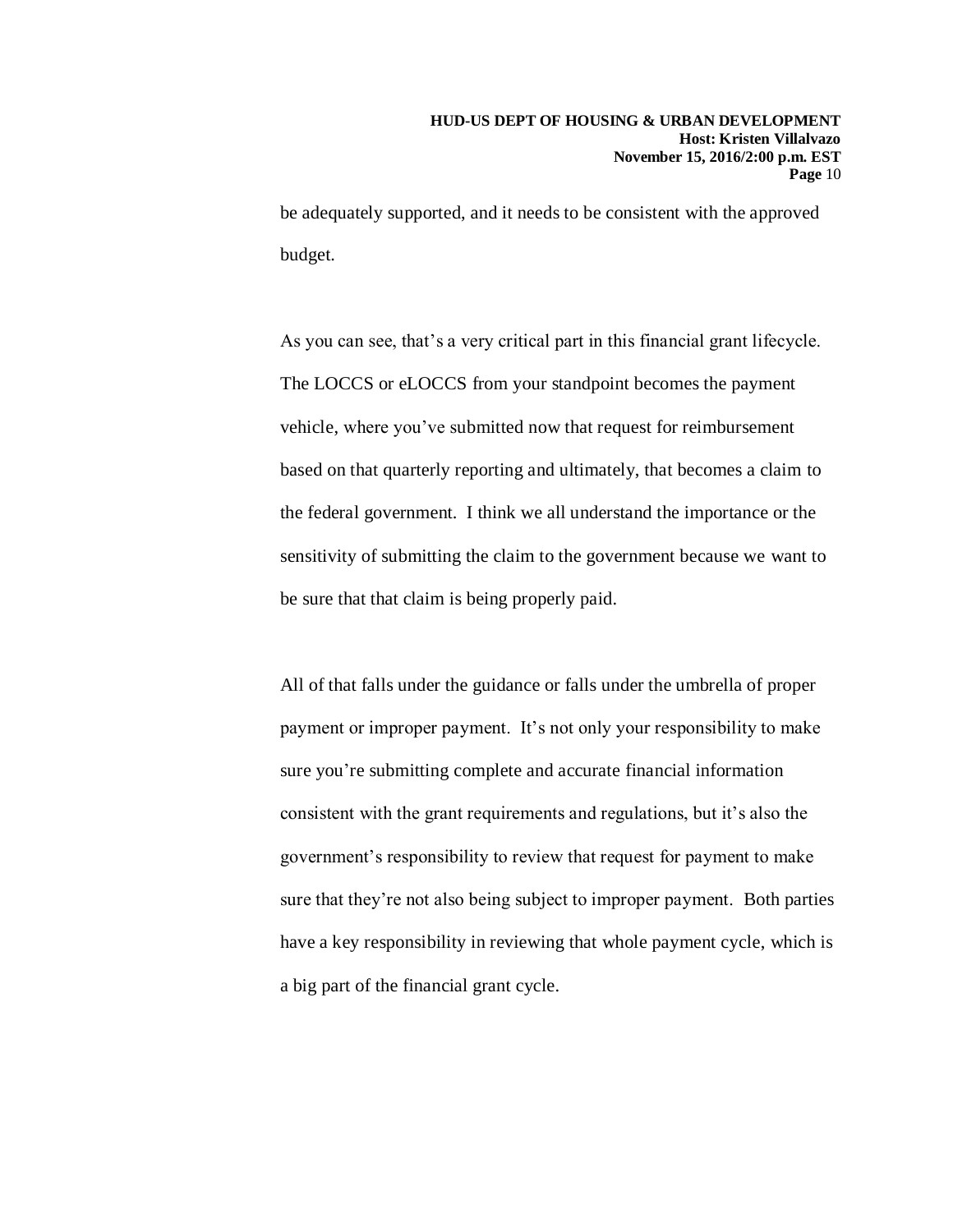Ultimately, somewhere during your grant lifecycle, we will then come and perform a financial and administrative review where we're determining whether you were in compliance with the financial and administrative requirements that have been spelled out in all of these various stages of this grant lifecycle. Those requirements spelled out in the NOFA; in the award documents, which would include references to the various regulations from the Code of Federal Regulations to Uniform Grant Guidance and then ultimately, through the grant agreement.

When you think about it, where's the financial components of this grant? These are the key financial components of this grant. That's why I spend so much time talking about it. Now, on the next few slides and you can see this, I take you through each phase of what's critical during that cycle.

For the NOFA, when you're looking at financial documents, we have your pre-award accounting system review where you're certifying or attesting that you have an accounting system that you're maintaining where you're properly accounting for and tracking and reporting the financial obligations of this particular grant. And that information is adequately supported, it's consistent with generally accepted accounting principles,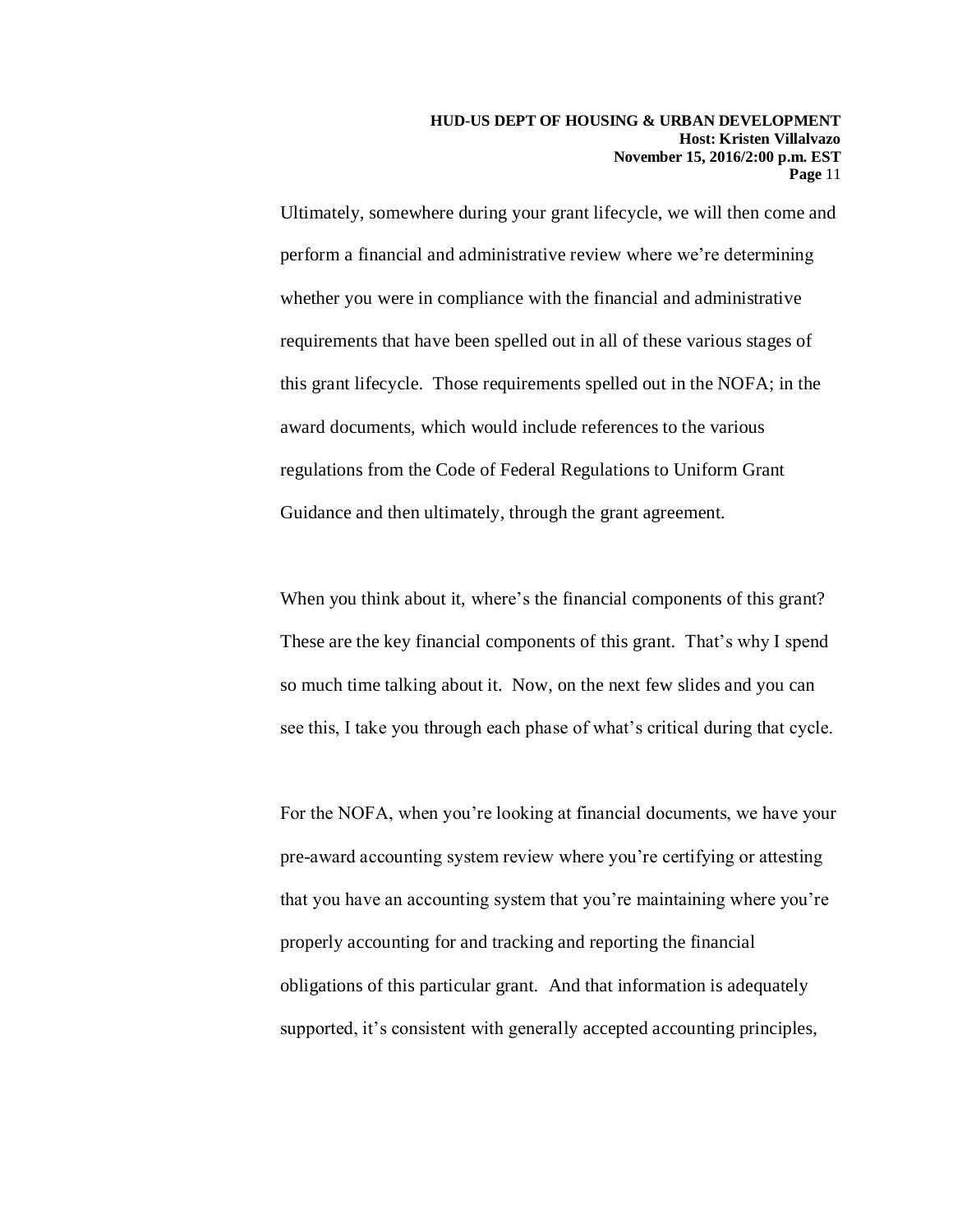and with the Uniform Grant Guidance as it relates to a financial management system.

Also in your NOFA, you're dealing with things like your leveraged funds where you're indicating these are the leveraged funds we anticipate using to help us perform these or provide these services and the supporting documentation. The OMB cert list, that should be Uniform Grant Guidance, I thought I changed it, but it should reference Uniform Grant Guidance. All of the various grant guidance and Code of Federal Regulations, those things are all also cited and referenced in your NOFA application.

Now, your award. What's my key financial documents for award? You have to sign those financial disclosures and certifications. If you have a single audit, you have to submit that single audit.

If you have an indirect cost rate or you're requesting the 10% de minimis rate, you have to have the submission negotiated indirect rate agreement. Or, if you're requesting the 10% de minimis rate you have to show the computation of that 10% indirect cost and make sure that you're applying it correctly, consistent with the requirements of the 10% de minimis rate.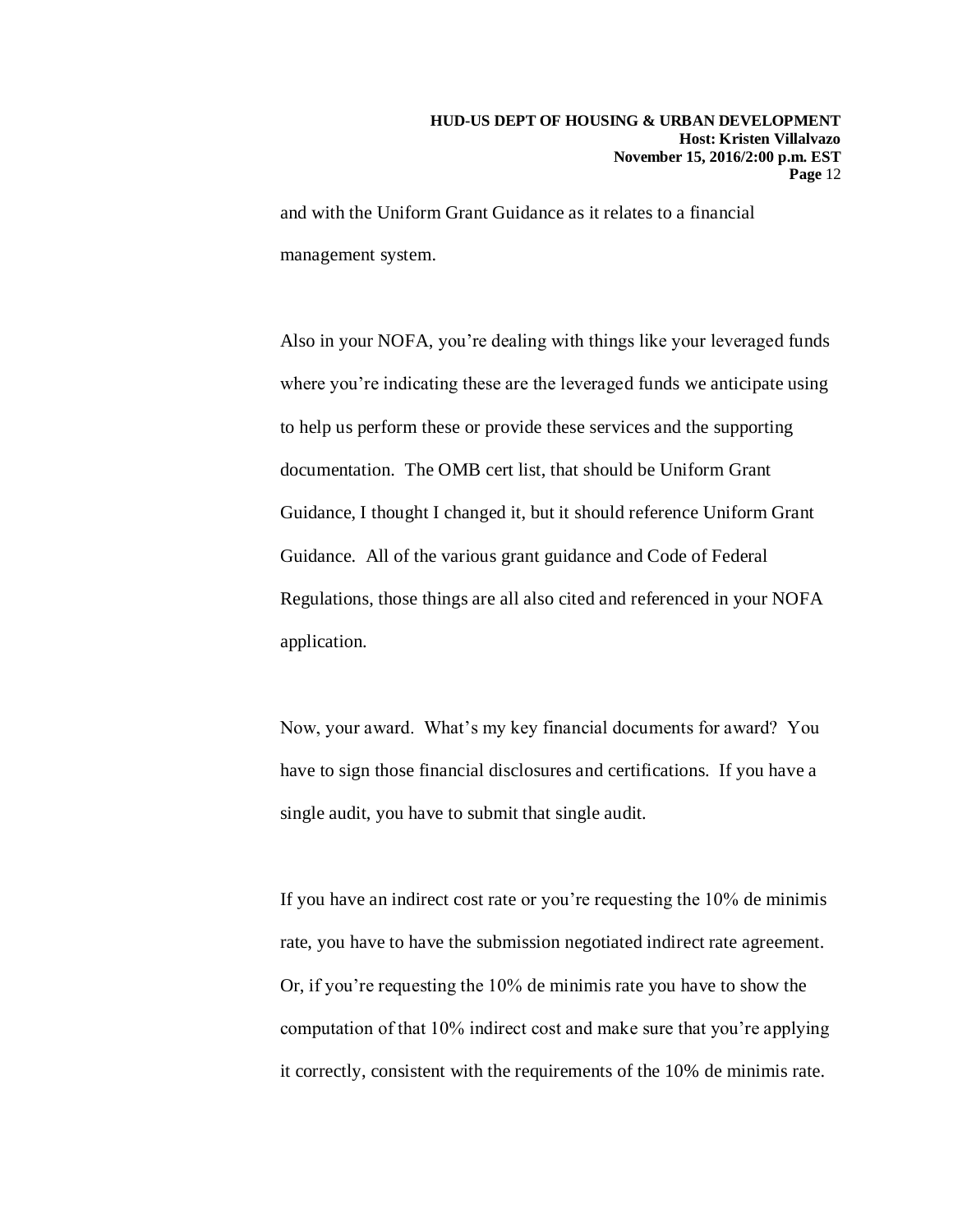You're also going to certify that you meet the eligibility requirements for that 10% de minimis rate.

For intermediaries or MSO's that have sub-awards, you have to provide your sub-allocation list and your billing methodology. Both documents are key financial documents because one, they're speaking to how you're going to allocate the funds to the various sub-awards and two, they're talking to how you're going to bill the government. Those are critical financial documents.

The grant agreement, you want pay to close attention to Article 11, which deals with reporting, as well as the references to the various federal regulations.

The budget. You want to make sure that you have budget assumptions and if you're not using the actual SF-424 but you're using another approved format. With this grant it's critical that once you identify what those budgetary line items, that you provide sufficient information to HUD so that they know how you're going to use that budgetary line item.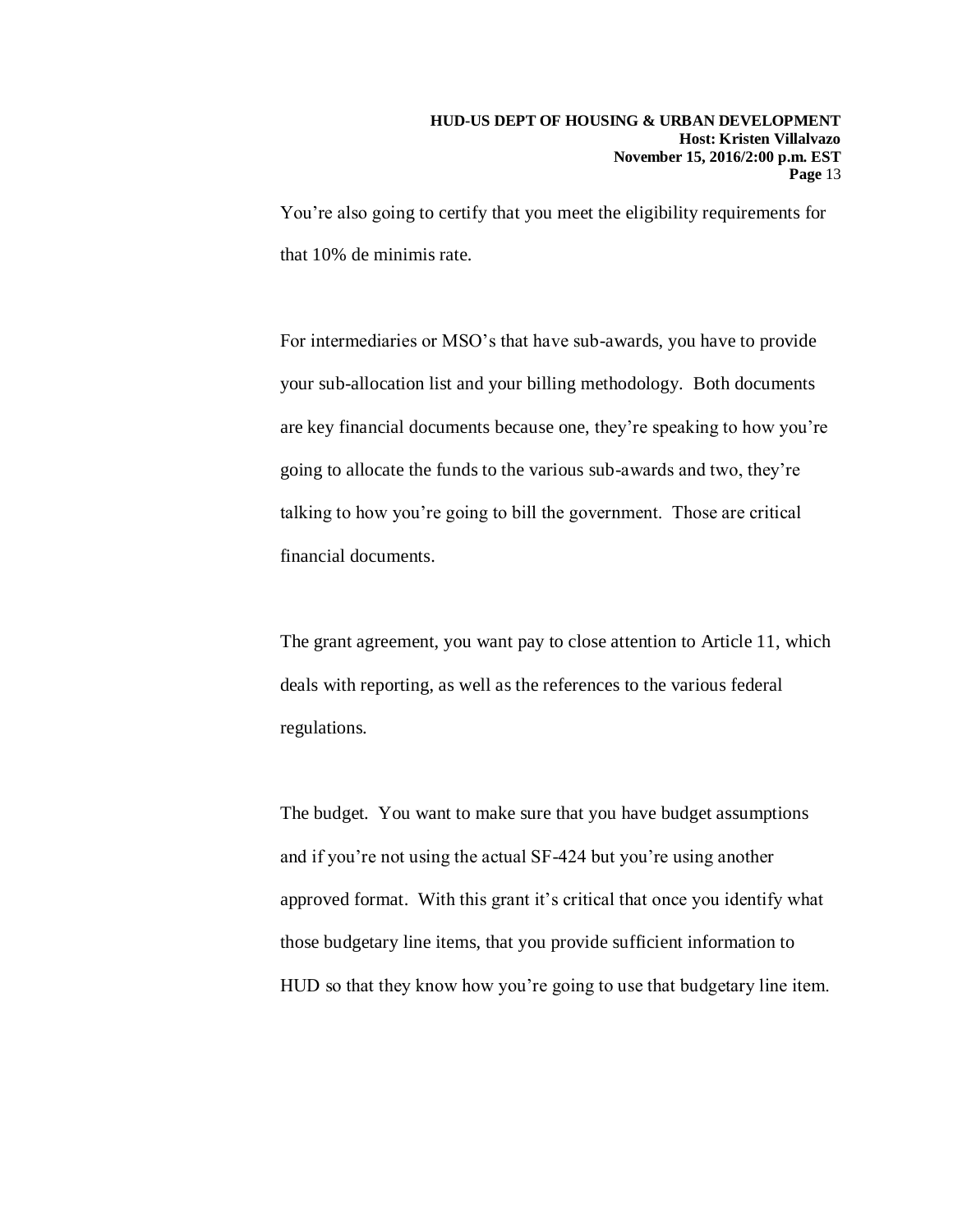Just having a total dollar amount isn't sufficient. If it's salary or if it's for direct labor on the program then you have to tell us what the rate is, what the hourly rate you're going to pay and how many hours you're estimating. With the hourly rate, we have to make sure that rate is reasonable consistent with that rate for similar work being performed or based on regulatory requirements where certain types of services or types of costs that the government has ceilings on how much they're willing to reimburse you under this grant.

You want to be clear that you provide sufficient information so that HUD can make a determination of if the budgetary line items you're requesting are compliant with cost principles. Meaning that they're allowable, they're reasonable, they're allocable to this particular grant and that they're allowable.

Grant reporting. This is your ongoing grant reporting from the quarterly reporting that's indicated in Article 11. You need to make sure you read it. There has been a slight change in the FY16 grant. It was in the FY15 grant as well but they've added firm-fixed reimbursements as well as additional information as it relates to your budget. You have to submit a detail of actual versus budgeted. That's new to the FY15 and 16 grant.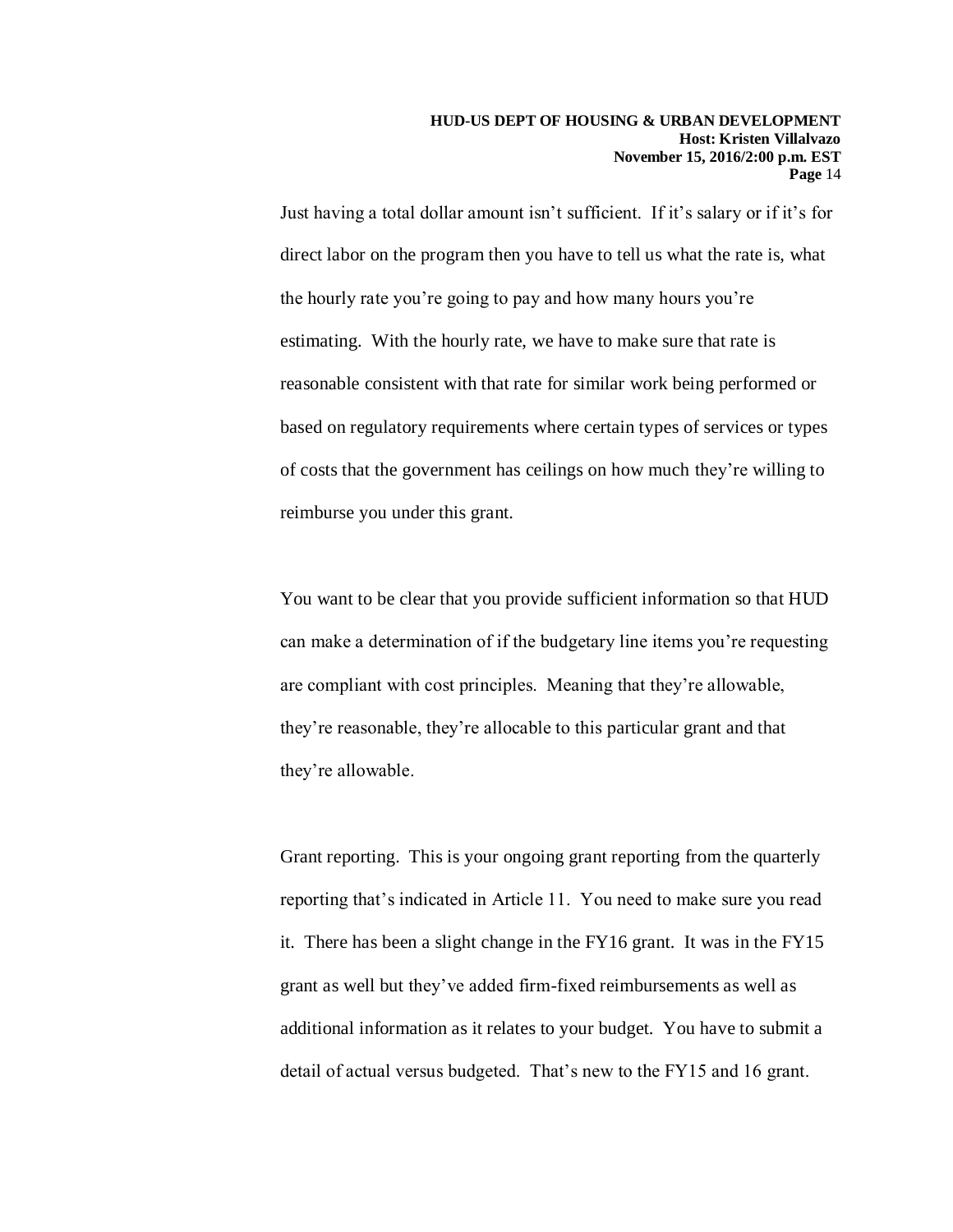**HUD-US DEPT OF HOUSING & URBAN DEVELOPMENT Host: Kristen Villalvazo November 15, 2016/2:00 p.m. EST Page** 15

If you historically had grants in the past, you need to make sure you go back and read that section again. With eLOCCS the critical financial areas are one, the authorized individual. Because under the new Uniform Grant Guidance, it requires that whomever is signing off or who's requesting these payments, they're certifying that it's not fraud, that it's true and accurate. That becomes very important, who's actually signing off on these types of documents. That's a request for payment or a claim and it's always critical to the government that they're not improperly paying a claim and if there is, there are potentially penalties and repercussions.

More importantly, you have to make sure you're maintaining all of the supporting documentation that supports the claim that you're submitting. If it's labor, you have to have your time sheets. You have to have your payroll records. You have to have your personal activity reporting, not necessarily a report because under the new Uniform Grant Guidance, that having a separate report is no longer required, but you still have to have personal activity reporting where you're showing what activities were performed by that person or persons that you're charging to the grant,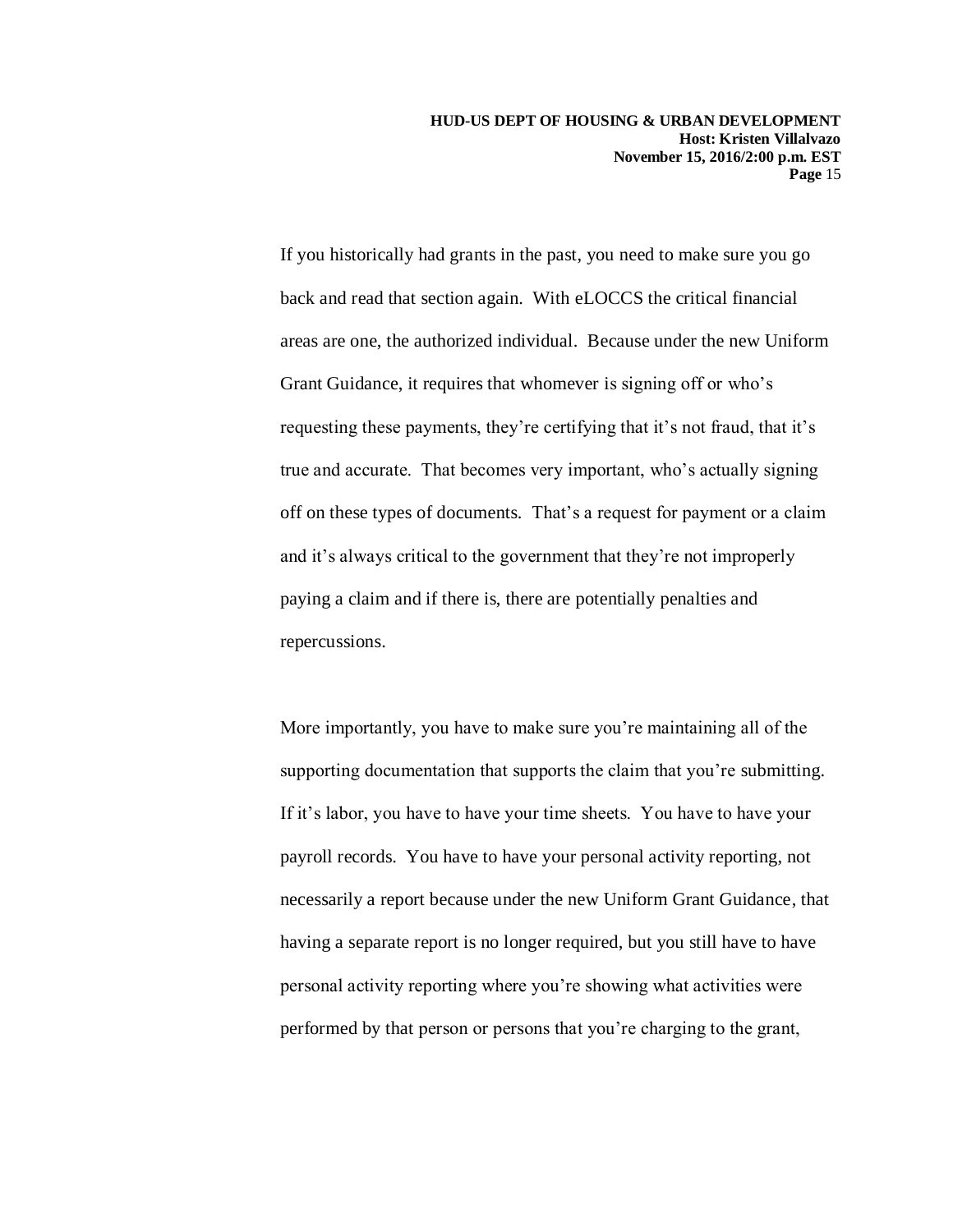grant to make sure those activities are allowable and allocable to that particular grant.

Now, budget submission and I do say why I emphasize this. That's because the more time spent on the front end and making sure that you're submitting a budget that's detailed enough and consistent with the cost principles under the Uniform Grant Guidance, it ensures that on the back end there will not be a delay in your payment or the release of funds from HUD for your request for payment. A lot of times if there are delays in approving an invoice or claim submitted or request for reimbursement, it goes back to that original budget submission and maybe there wasn't sufficient details so when you actually submit your request for reimbursement and that's reviewed in conjunction with the original budget, it's not clear how that's consistent with the approved budget, all of those things.

The more time you spend or the time that you spend making sure you're clear on what the budgetary line items are and how you came up with those dollar amounts, and that's one or two sentences, it minimizes the likelihood that you'll have a delay in your payment when you're requesting reimbursement once you've started the grant.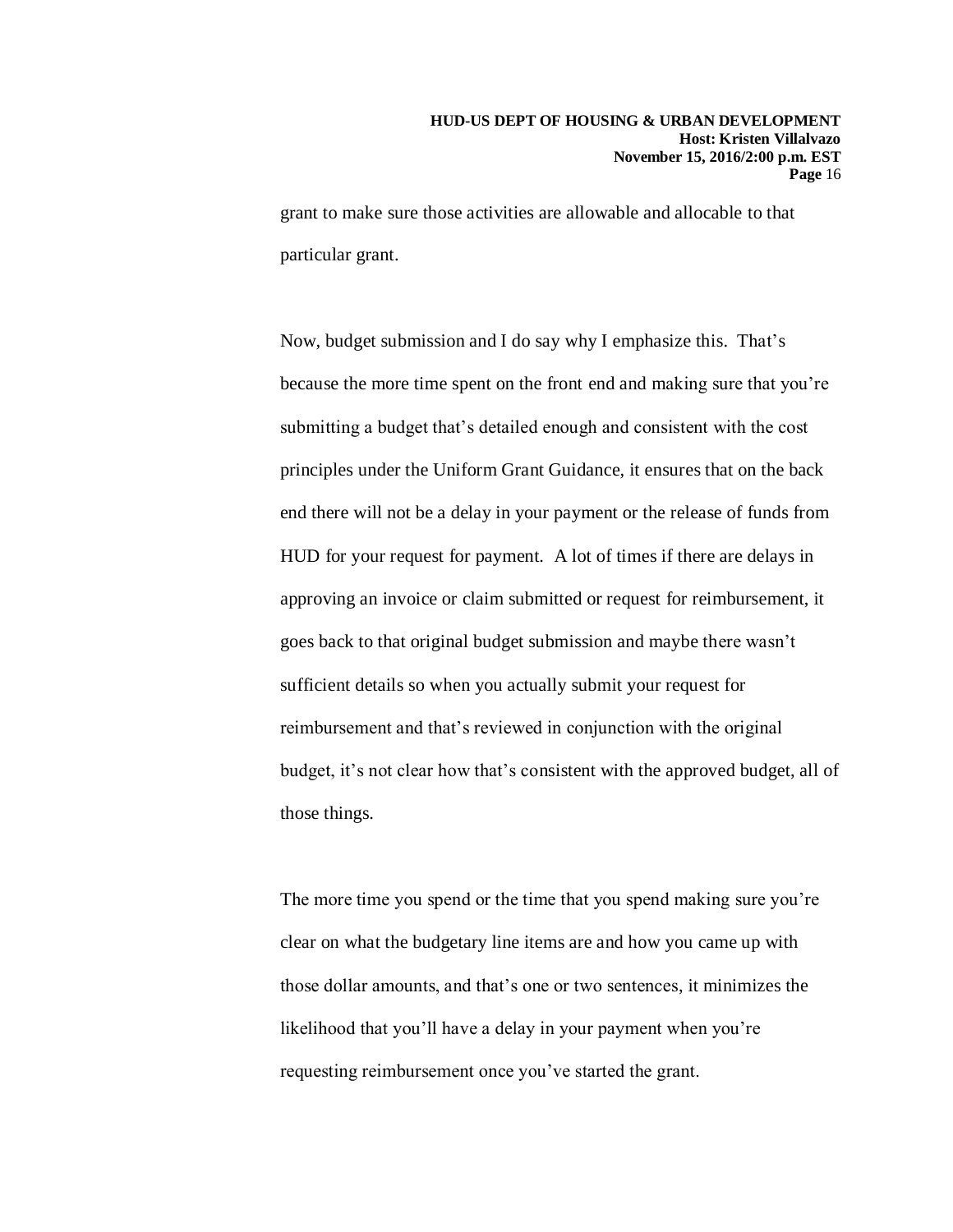**HUD-US DEPT OF HOUSING & URBAN DEVELOPMENT Host: Kristen Villalvazo November 15, 2016/2:00 p.m. EST Page** 17

First of all, the budget has to be based on your approved award amount. Depending on your organization, especially LHCA's—and we recognize that a lot of you really leverage or augment these programs of dollars from other sources. Oftentimes it's encouraged to keep it pretty much with your direct labor and your fringe benefits. Even if that's the case, you still have to identify the hourly rate, the personnel, the person that's going to be performing the work and that they've met the criteria or the requirements for performing the work, and then the number of hours. Even if you do that, you still have to provide sufficient information.

You can use the HUD form SF-424 or another approved format. Keep in mind, though, that on a quarterly basis you do have to submit a detailed actual versus budgeted statement or financial reporting on a quarterly basis. You might want to look at what format you're using and make sure it lends itself to quarterly reporting consistent with the grant.

Some of the assumptions, and this is to give you an example of some of your budgetary line items and the kinds of assumptions, if you have salaries, they should be based on actual amounts paid broken down into hourly rate. If it's an administrative salary that you're requesting as direct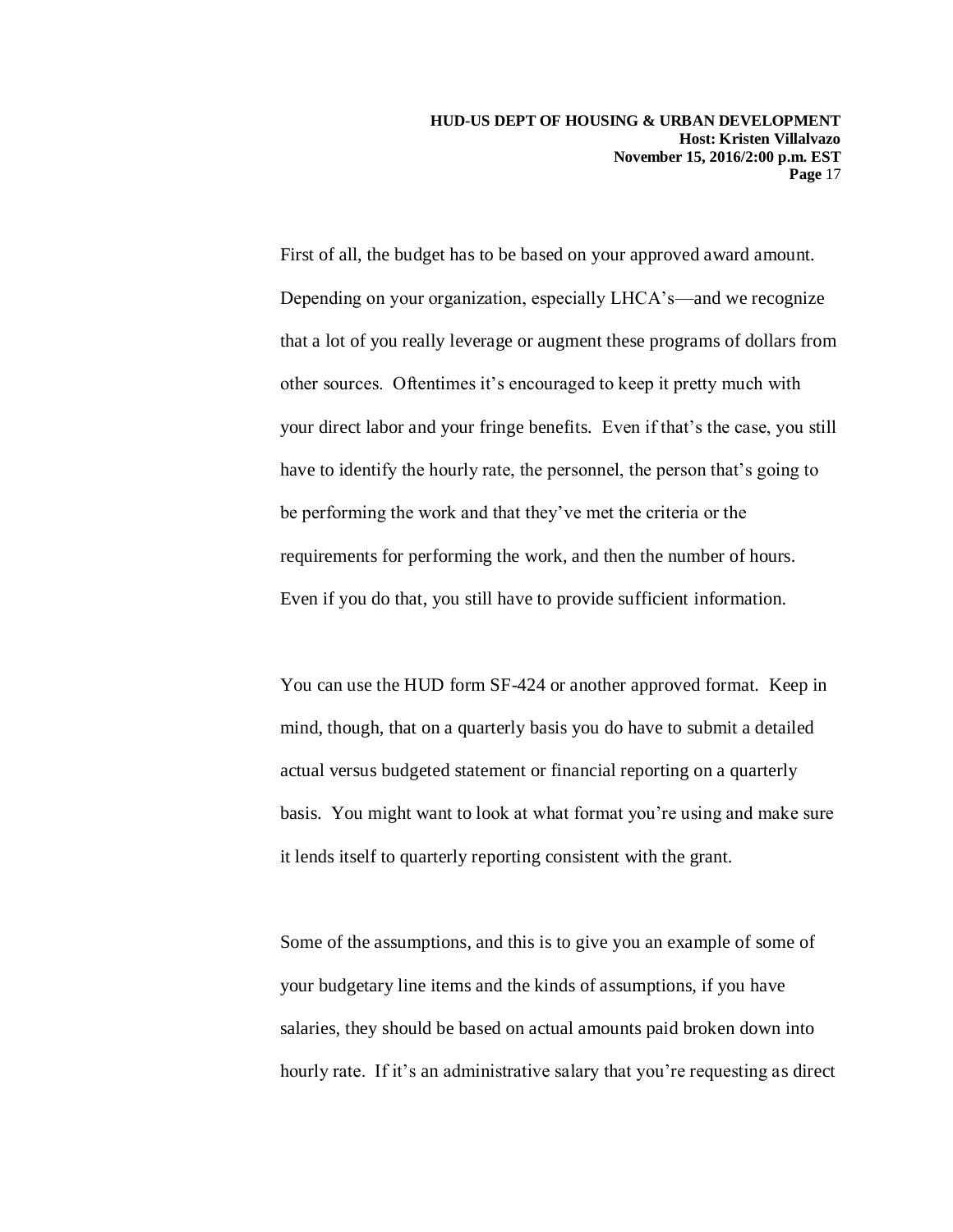labor, then consistent with the Uniform Grant Guidance, you have to justify. That means you have to have one or two sentences that explains this is an admin person but they're maintaining all of the files, they're doing the follow-up work on the files. You have to show a direct correlation between that administrative work that they're doing and the grant, suggesting that these are direct services to that grant.

For fringes, you have to be able tell them what's in these fringes, what's included so that we can make sure the fringes don't include costs that should not be included in a fringe benefit. We get a lot of questions on, how do I provide a rate because the rate fluctuates depending on a monthto-month basis each year. You need to do an average fringe benefit for the rate taking into account the various fluctuations for whatever labor categories you're submitting. Because once that is approved, that rate, that rate has to be applied to those direct salary hours every quarter. You can't fluctuate the rate because the approved budget was based on that particular rate.

If you have an indirect cost, if you have a negotiated indirect cost rate agreement in the budget, you have to make sure you submit the agreement and any amendments or modifications. But you can use, as a negotiated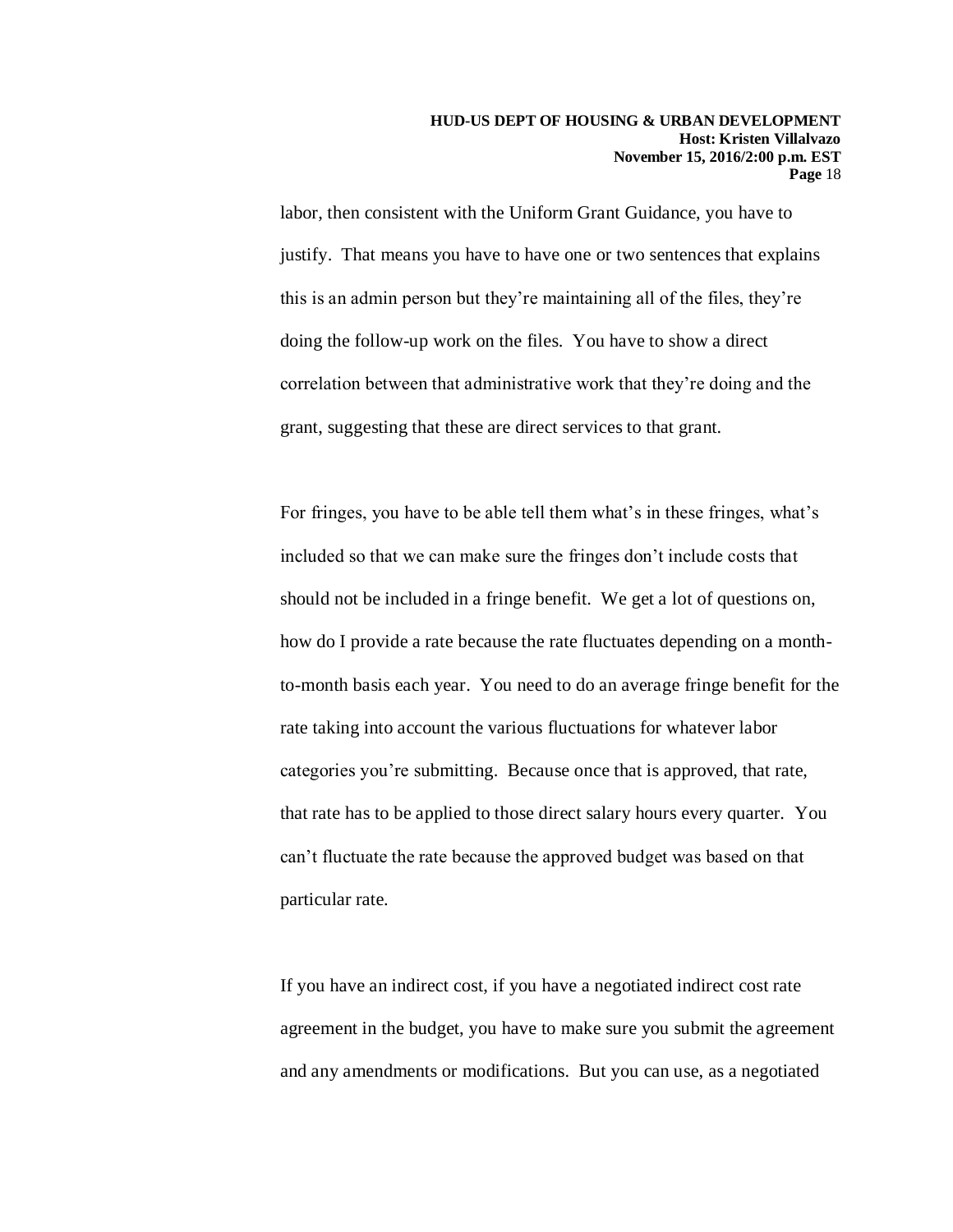indirect cost rate or lower rate. You can't use a higher rate. You can't round the rate up. You actually have to use the actual rate or lower but not higher.

If you're going to elect the 10% de minimis rate you have to one, identify that you're electing that rate and that you meet all the criteria, but then you have to make sure you're applying that 10% to the correct base or modified total direct cost. You need to make sure you clearly understand which costs you can include when you're applying that 10% rate.

Allowable costs, and this is all a part of why, even with a budget, we need some kind of understanding of how you're computing that budgetary line item. We have to determine if it's an allowable cost consistent with the various sub-part E cost principles. If it's not an allowable cost, even though you may call it one thing from a budgetary line item perspective, but we read whatever assumption that you include and we say, okay, but you can't do that under this particular grant, we won't know that unless you give us the assumption.

What tends to happen is it's found out on the back end when you've actually submitted your request for payment and you call that budgetary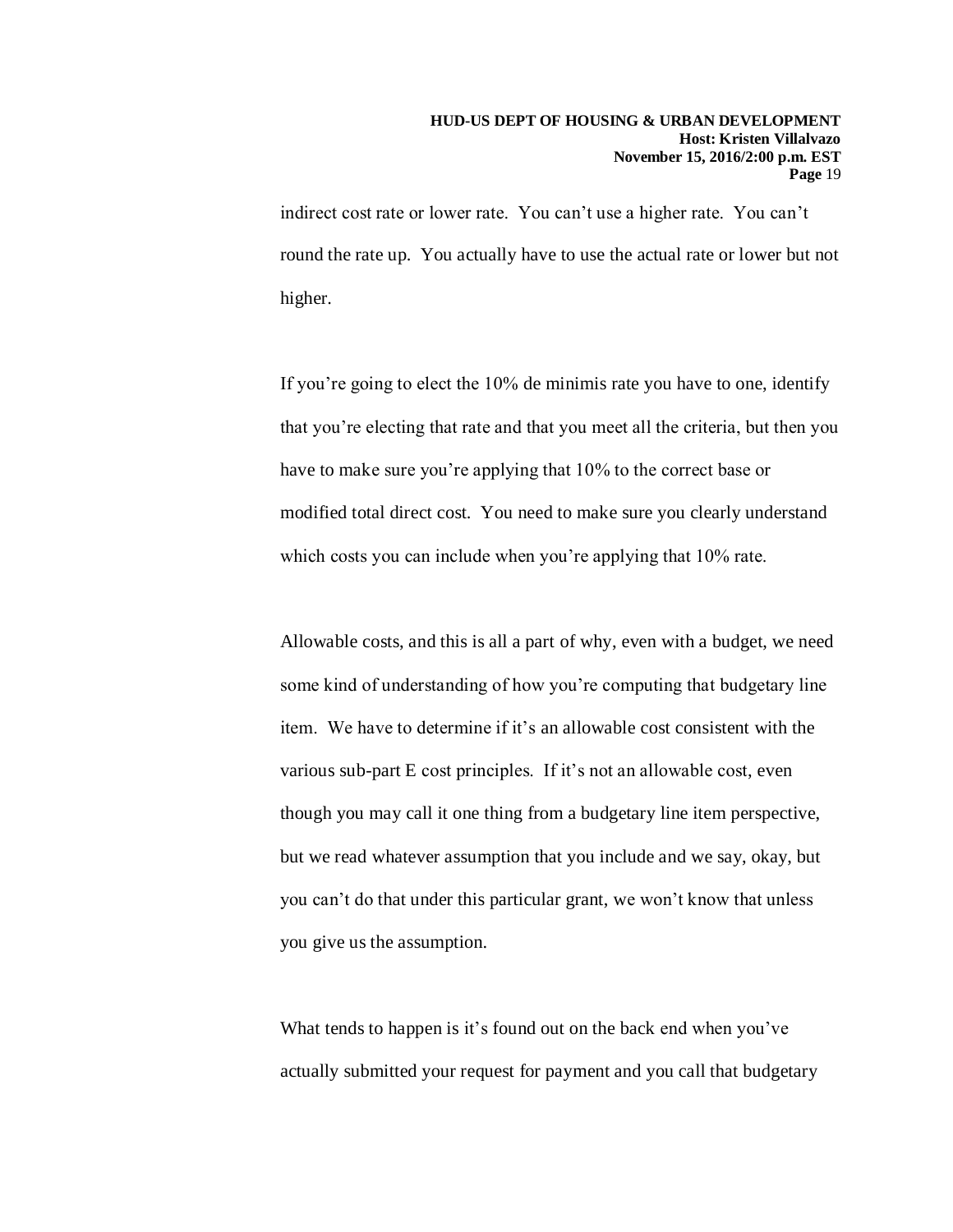line item something other than what the approved budget was, and so there's some confusion, which ultimately holds up payment, which could potentially cause a financial hardship for the program itself, but then for you as well.

Just be cognizant to make sure that you're providing sufficient information, not just for HUD but internally as well. Because with personnel changes and changes in staff, you have someone else that may pick up the budget and they see just salaries. They don't understand that there may be a ceiling on the rate for that salary or only certain salaries because you don't have any kind of assumptions or detailed information. Well, then they may submit a claim incorrectly, which ultimately holds up your funding, which ultimately can cause a problem for your ability to perform the program. That's why we ask for that kind of information because that budget is a critical financial document.

Unless otherwise stated, once that budget is submitted and considered approved, then you have to draw down based on that approved budget. Unlike other grants that you may have, there's no flexibility to allocate funding in between line items as long as it doesn't exceed a certain ceiling or threshold. That doesn't exist for this grant.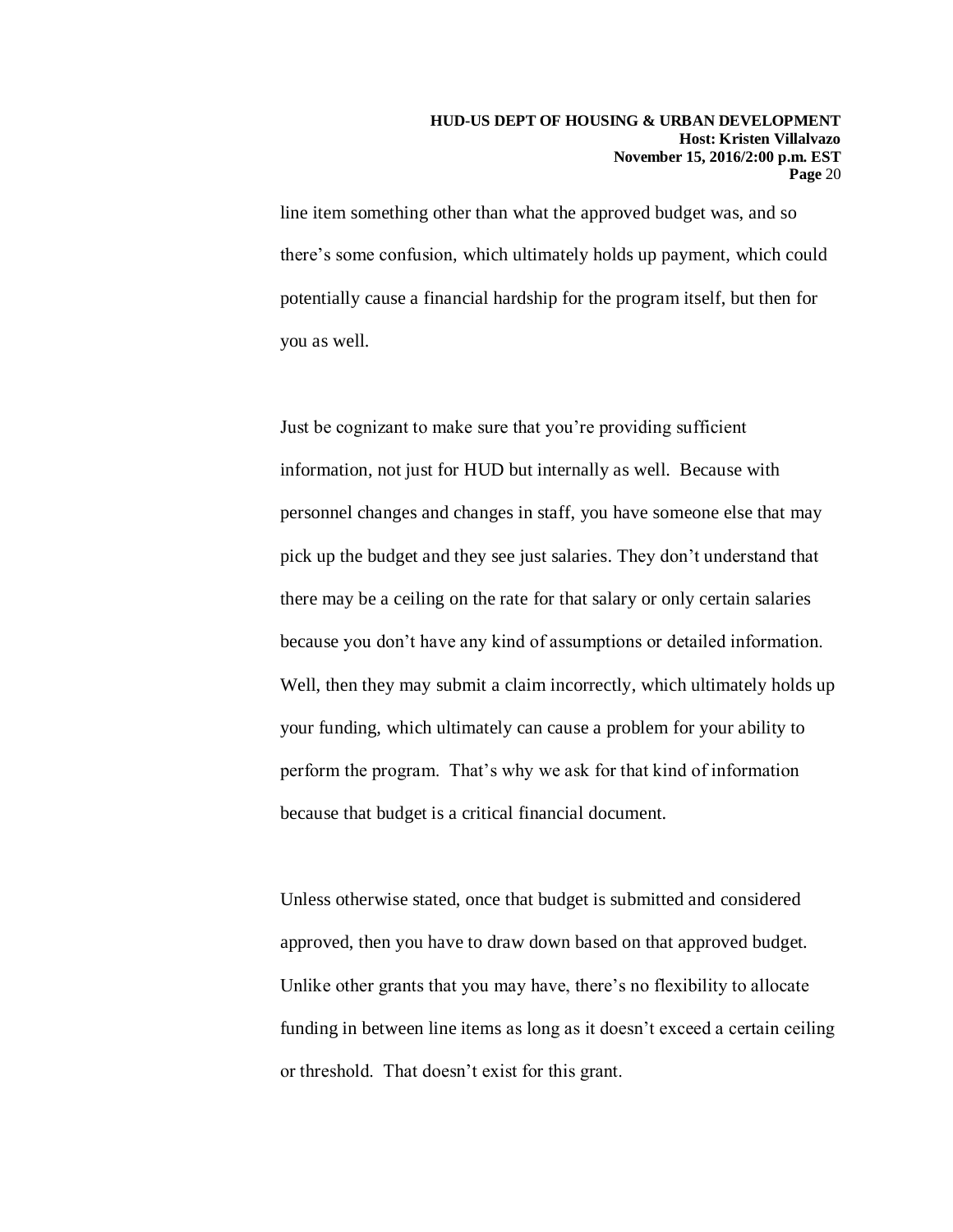**HUD-US DEPT OF HOUSING & URBAN DEVELOPMENT Host: Kristen Villalvazo November 15, 2016/2:00 p.m. EST Page** 21

However your original budget approved the dollars by budgetary line items, you have to incur the cost and request repayment based on a request reimbursement for payment based on those budgetary line items. If there is a change, you have to submit, in writing, a request to modify your budget. You then should ensure that you receive some kind of determination from HUD prior to you submitting those costs on your request for reimbursement. As I said, that's a Uniform Grant Guidance requirement and that's something that if you're doing your quarterly reporting, if you're tracking your actual versus budgeted, that should not be an arduous process. You should pretty much be able to identify that relatively quickly and be able to get the required approval from HUD.

Just some additional budget related topics or just points for MSOs, intermediaries. That list of sub-grantees and funded branches, you know you have to submit that. Well, once the grant begins, you have to include your sub-grantee reporting as a part of your quarterly reporting. That means that you have to make sure you have in place processes and procedures where you're receiving the necessary information from your sub-grantees, specifically, timely enough that you can incorporate that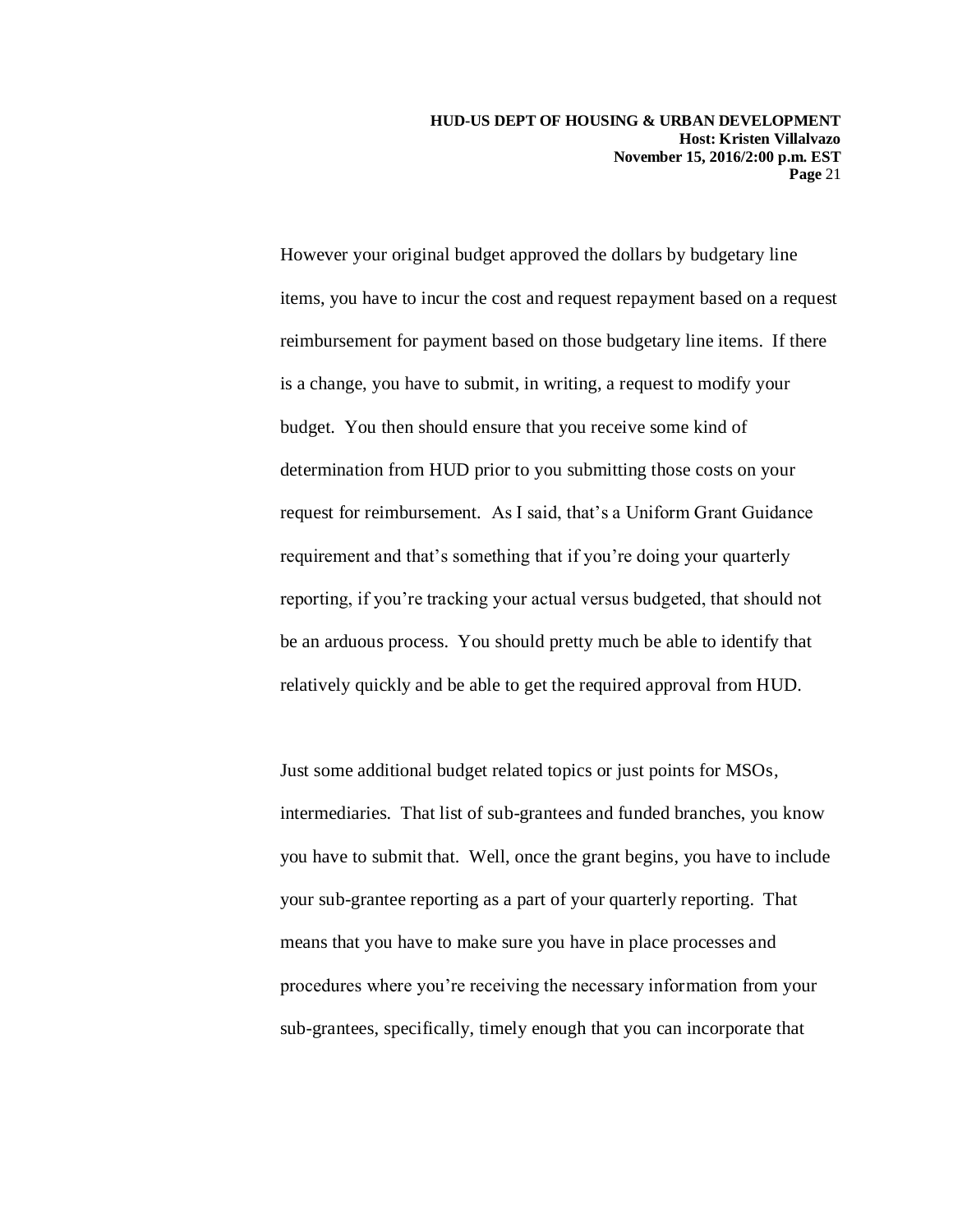information in your quarterly reports that are due 30 days after the calendar year-end.

Sometimes I've seen where organizations will have sub-recipients or subgrantees submit their information on the 15th of the month so that the parent can then incorporate their information in their quarterly report and submit to HUD by the due date for the quarterly reporting. If there are changes in the sub-grantees or if you notice that the subgrantee there's no activity, it's your responsibility to contact or reach out to them, to monitor the actual versus budget, and if it appears as if they may or may not use the funds and you want to allocate them to another grantee, you have to request that in writing from your HUD POC.

Once again, that's actually a change, that's a change in the usage of funds and because you've identified them as a sub-grantee with a certain award amount that they're receiving. As an intermediary or MSO, in a passthrough, you stand in the position of HUD. Just like you have to submit a request for a change, a budget modification, your sub-grantees, for whatever reason, will need to submit changes in their sub-grantees modification.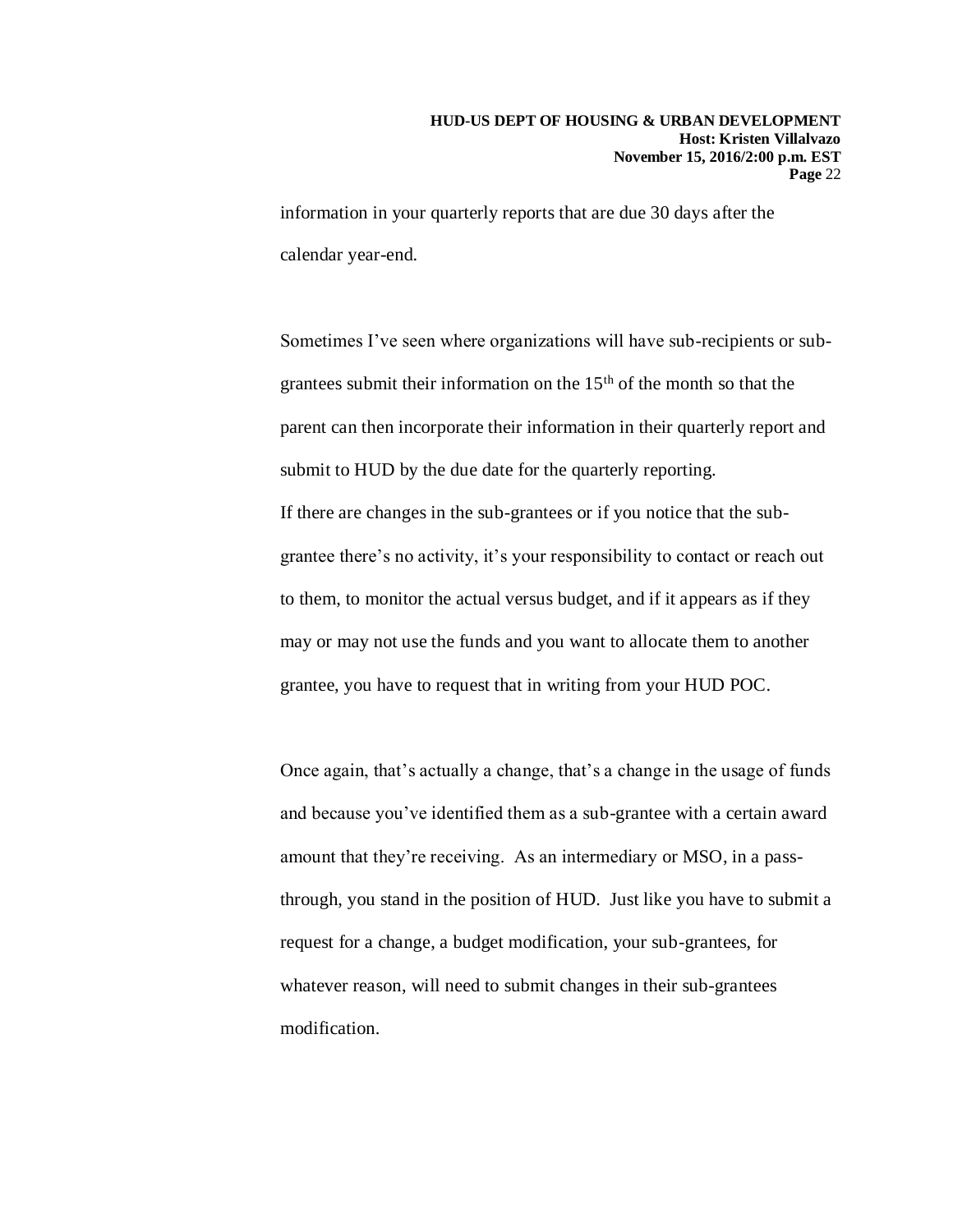If it doesn't change the dollar amount from the sub-award then you don't necessarily have to report those to HUD, but if the dollar amount of a subaward needs to change, then that's something that has to be approved by HUD prior to actual implementation. There goes that whole oversight and monitoring through the quarterly reporting of your sub-grantees.

None of us want to recapture funds at the end of a grant, so from HUD's perspective, they look to you, to intermediaries and parents, to be able to properly manage the sub-grantees to make sure that the programmatic aspects are held and that the funds are being used consistent with the approved budget.

A detailed budget accounting for all administrative costs, and these are the costs that the pass-throughs actually retain to manage the sub-grantees and manage other aspects of the program, especially if they do direct service. This includes your funds for training, travel, salaries, and remember you have to have supporting documentation for all of these things. But then you also need to know if those costs are allowable under the Uniform Grant Guidance.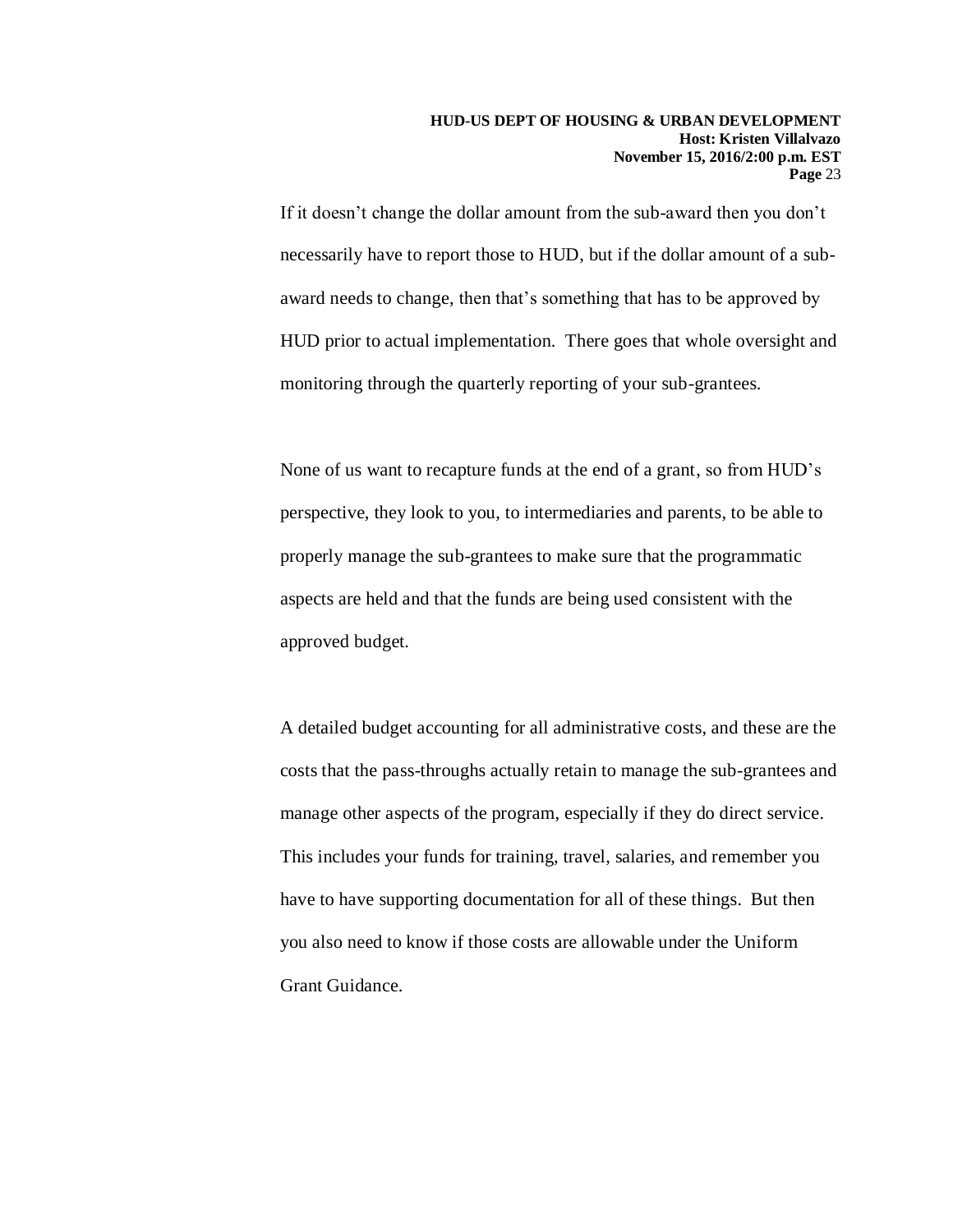There's certain elements of training that may not be allowable. Travel, you have to comply with federal travel regulations or travel per diems and/or your policy, whichever is more favorable to the government. If you have a policy for travel that says we pay actual travel expenses not to exceed the GSA per diem rates, then you'll be held accountable to those standards. But if your policy is just that we follow federal travel regulations and we use per diem, then at that point, we would verify that you've only requested reimbursement for travel up to the per diem amount.

So you definitely have to maintain that information, not just for you, but for any of your sub-grantees as well because ultimately, we could be—I know we're talking about administrative costs here, but ultimately you're responsible for making sure the sub-grantees are utilizing the funds consistent with the approved budget and the various Uniform Grant Guidance cost principles.

You have to keep your documentation for all of these for your administrative costs. You also have to do that whole budget versus actual for your administrative funds as well. In addition to your sub-grantees reporting, you also have to do for your administrative funds.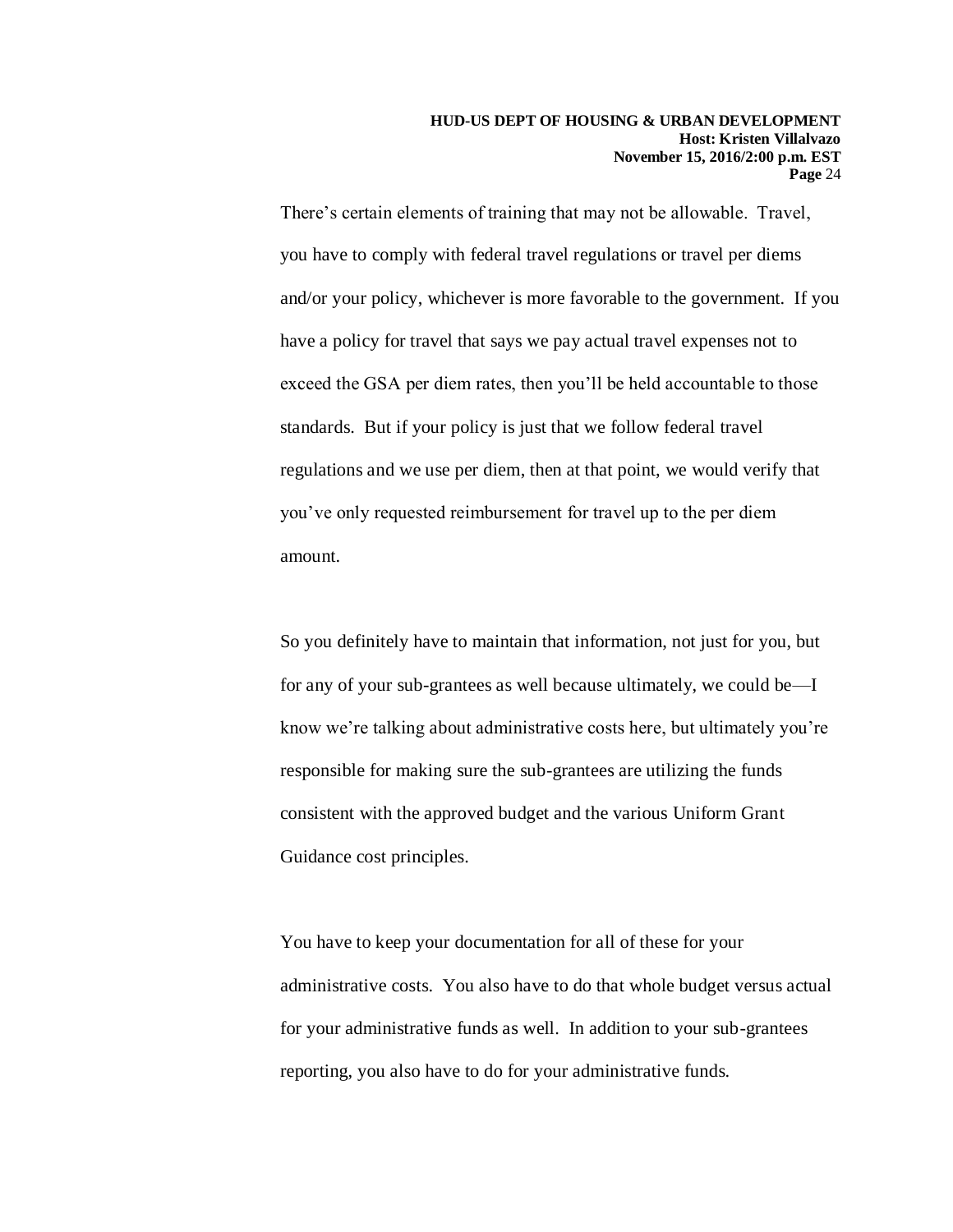Finally, your billing methodology. There's a couple of ways of looking at your billing methodology. One could do with, potentially, how you're allowing sub-grantees to bill you ultimately for the funds that will be, for the comprehensive housing counseling grant. There's that billing methodology. But, then there may be your billing methodology for how you're billing HUD to manage and oversee this particular grant as a part of your administrative functions.

So your billing methodology has to be approved. It should be approved during the budgeting process because that would be a part of it. But when we do your financial and administrative reviews, when we look at your grant reporting, we look to see one, if your billing methodology is acceptable but then two, that you're actually billing consistent with the methodology that was approved during the budgeting process.

I just talked about what you need to do with the billing methodology. It needs to be clear how you're going to reimburse sub-grantees of branches. If you're using a formula, it still has to be based on actual hourly rates even if it's calculated on a fixed-cost reimbursement amount. It still has to be based on actual information, either that you've maintained internally,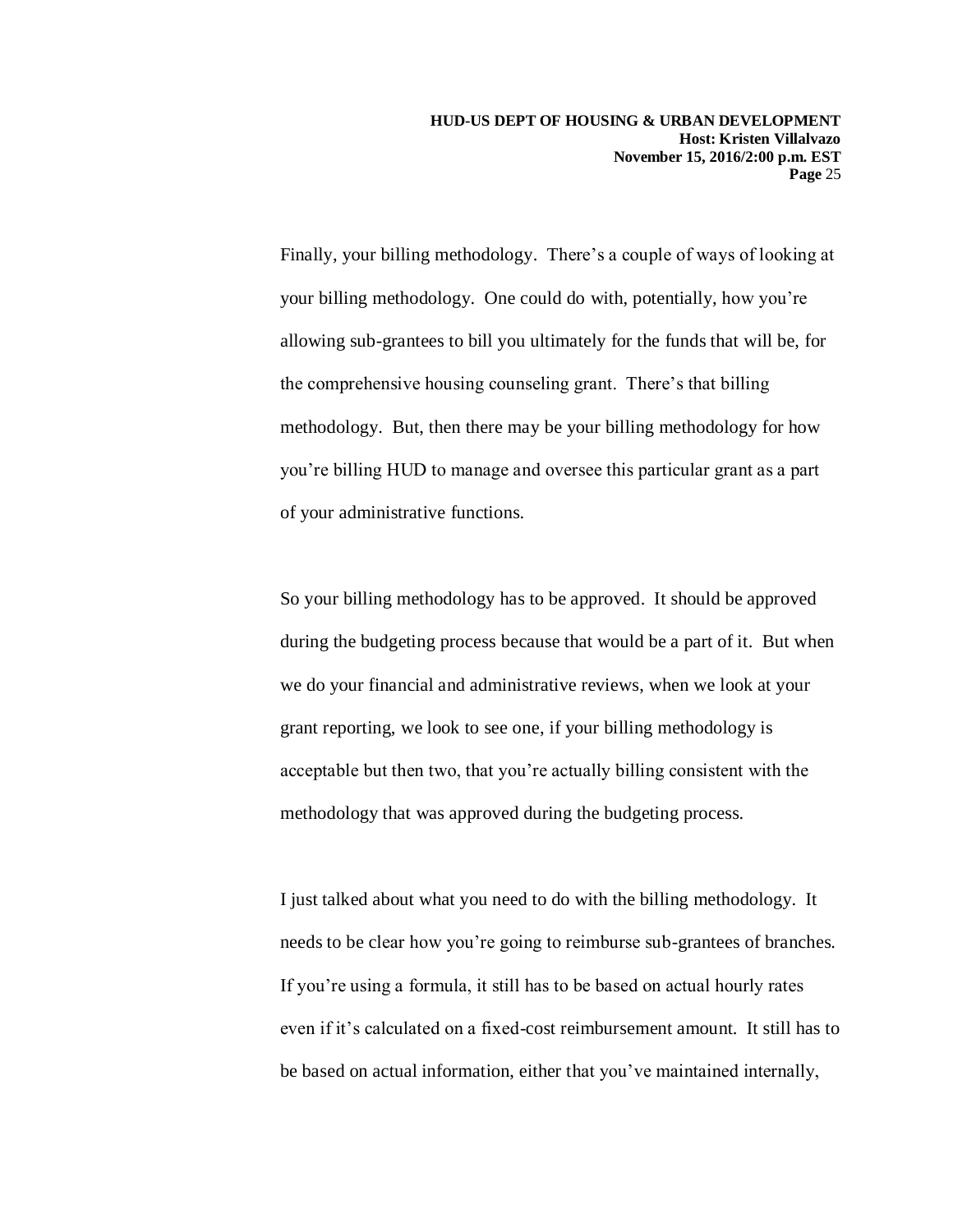statistically or you've collected over having operated this grant for a certain period of time that you're able to now say, hey, based on actual results, this is the fixed-cost reimbursement that we would have under this grant. But once again, the most critical thing is that it's clearly explained and that it's approved by HUD in advance.

If you have any questions, I would ask you to hit star zero in the queue. Are there any questions on the chat that I need to respond to?

Moderator We have one question.

Robin Okay.

M "As an intermediary, the counsel of salary and fringe part of the budget our sub-grantees submit to us always has to be adjusted for each quarter because it is hard to predict how many clients will request housing counselling services. We then have to ask for an adjustment to the budget. Is there a better way to project a more accurate budget?"

Robin Okay. One, we are doing training specifically on salaries and fringes. Now when you say that they—I'm reading the question, too, so it helps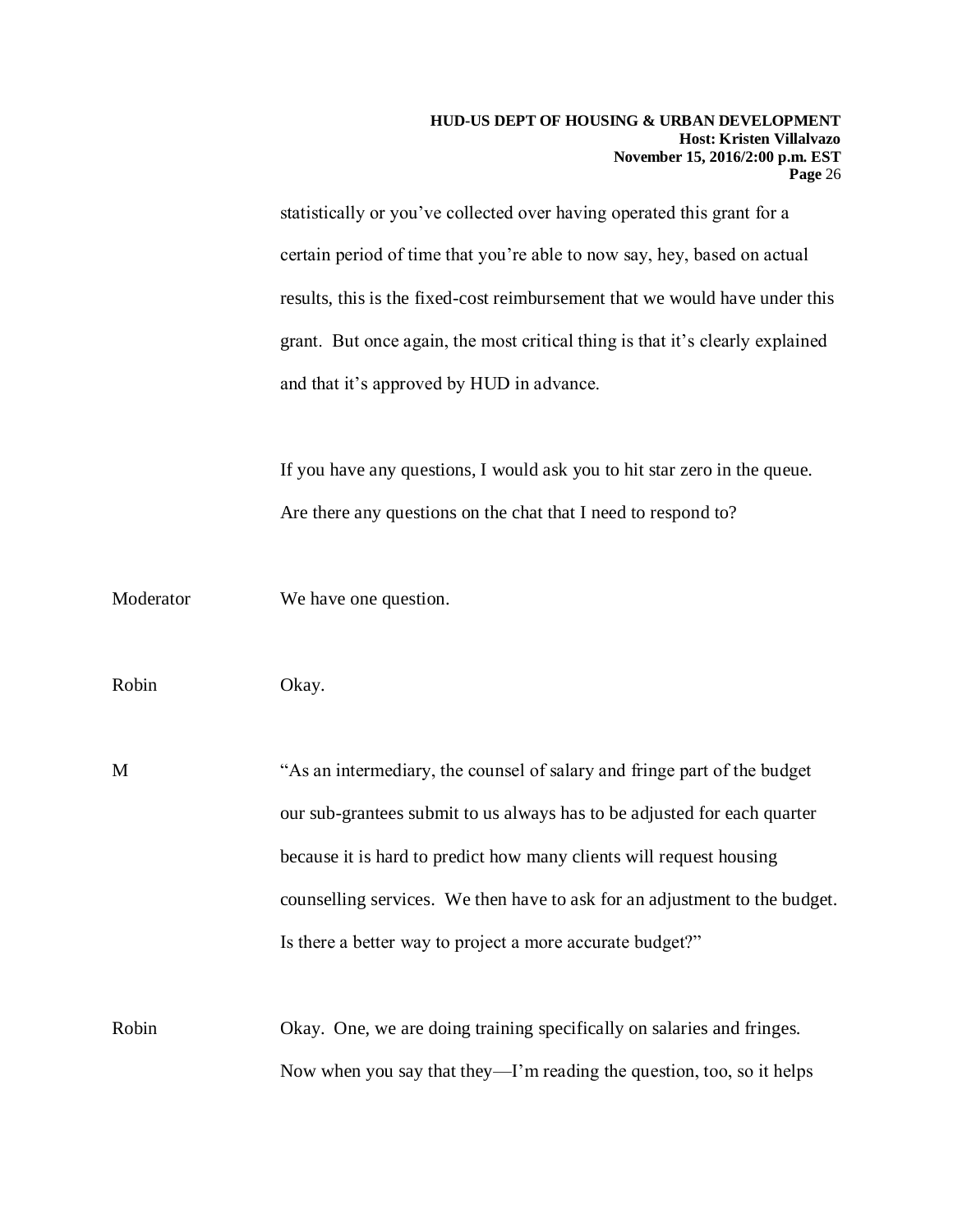because you're saying that—the counselor's salary should not be adjusted, salary nor fringe. The key to this is that they have to compute their average fringe benefit rate.

Fringe rates naturally change just like indirect cost rates. That's why, if you have an indirect cost rate agreement, you actually get an indirect cost rate and that's considered a provisional rate until it's actually audited and then they determine it's final. So that's inherent to any kind of rate, that there's fluctuation. That's why you have to—using your best projections and your budgeting, you have to project what that rate is going to be and that will have to be the rate that you use.

So it's up to the organization to really look at their fringe benefit costs over a year, not a month-to-month, but over a year. So you look at last year's fringe benefit cost if you want to use that as a barometer or benchmark, or the last two years and say, hey for this position—because that's all we really care about—for this position, this is generally our fringe benefit to how much it cost us. Then you use that total and you compute your rate based on that total and that's what you use for the year.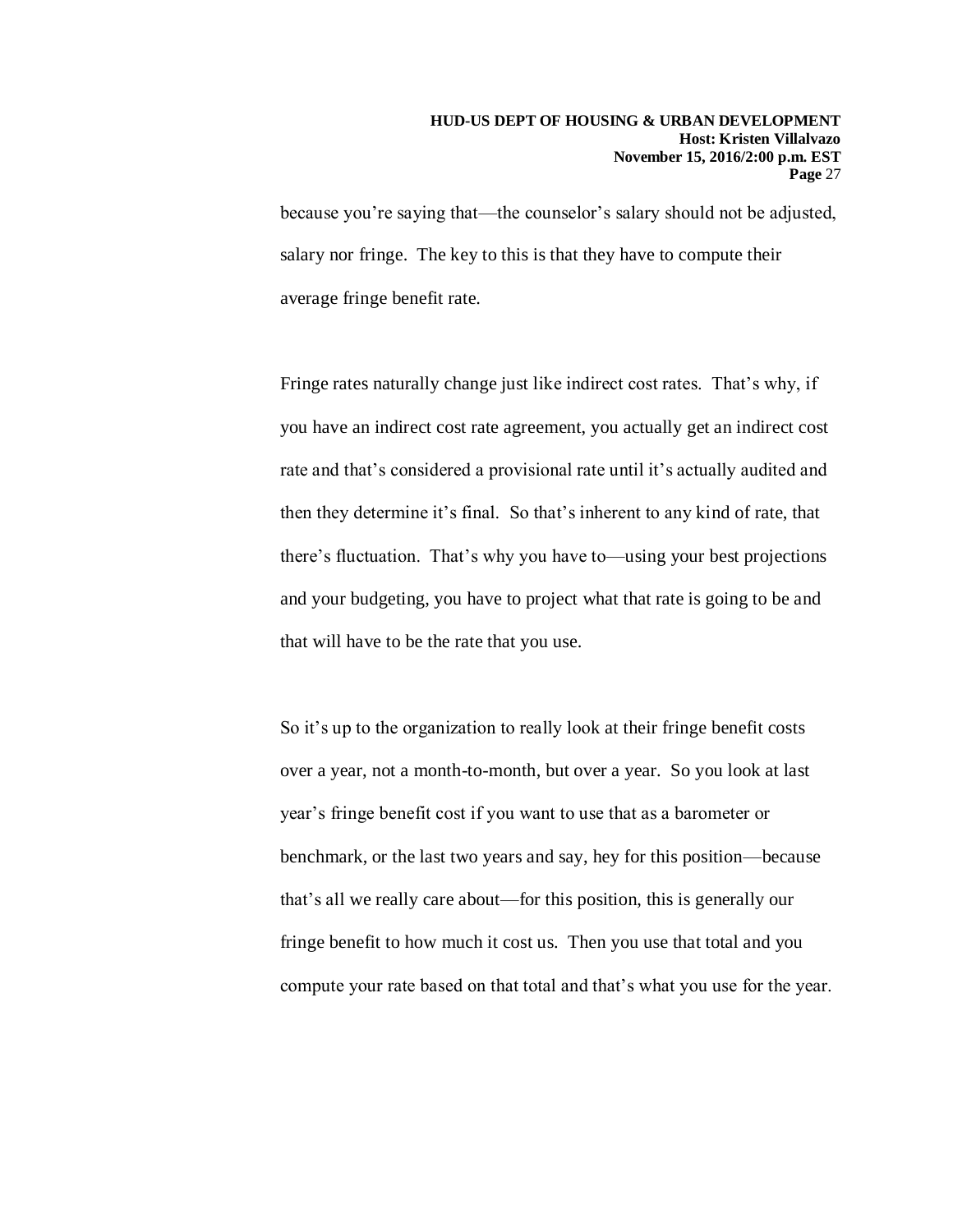So you have to—in fact the hourly rate should not change at all. One of the things you need to do is convert your salary to an hourly rate and that's a whole other training because you have to look at the actual hours worked to determine what the true hourly rate is. But once you determine the hourly rate, that's the rate that you have to continue to build. Unless there's some unanticipated increase in the rate, at which time you would have to request from HUD.

But a part of this really has to do with your initial planning and projections, especially something like fringe benefit rates, which inherently fluctuate. That's why you have to do a projection and use your best average for the year, and generally you're looking at prior year activity or you're pretty much projecting that particular person's fringe or whomever you're billing fringe benefits rate for that year.

I see a question that says—and I think, Dave [ph], since you set our budgets for 12 months or 18 months in the grant applications since the extension and the grant period. Well your budget should be for the grant period of performance and I think that was yes. So I think we've answered that question as well.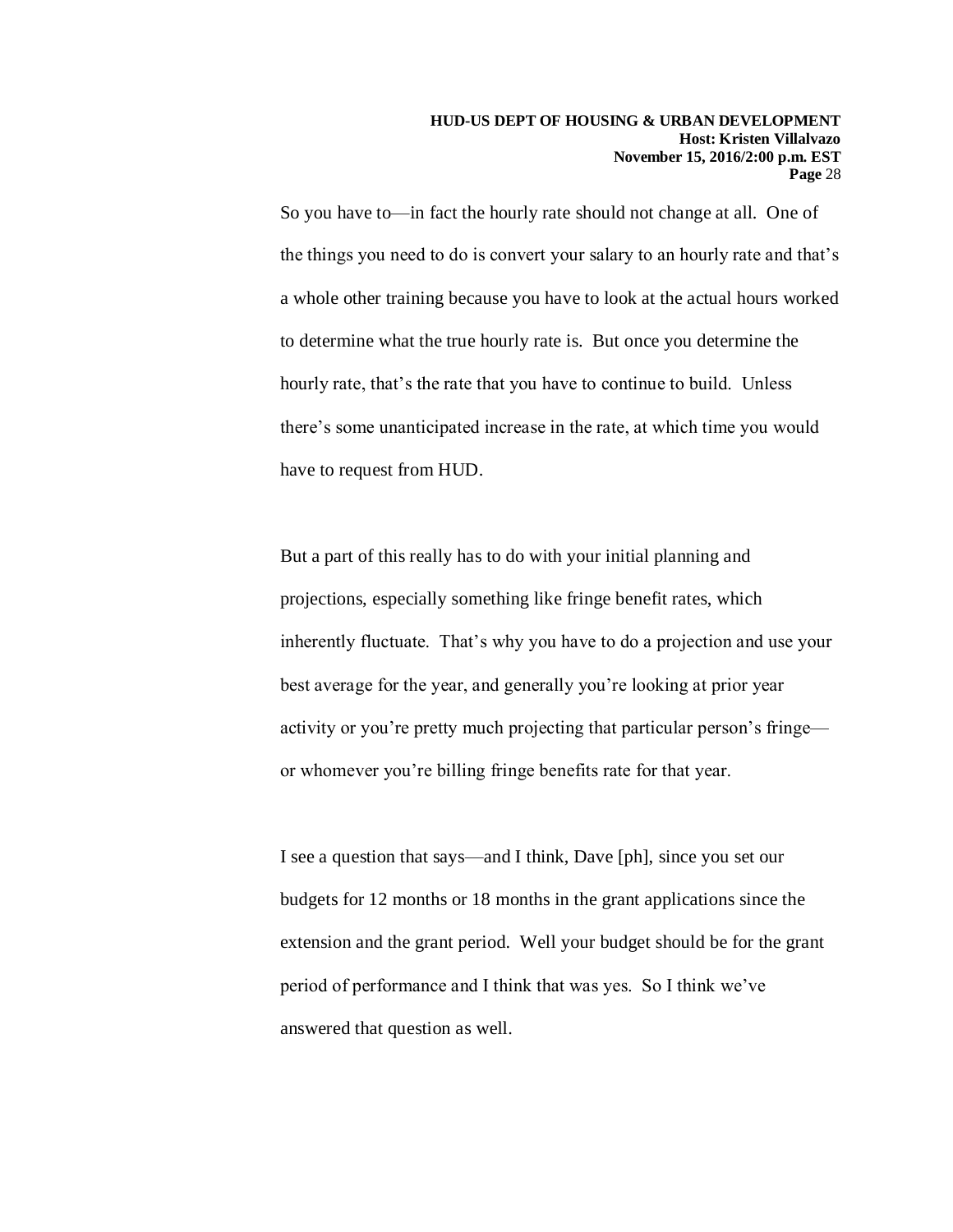Are there any questions in the queue?

Moderator There are no questions from the phone lines.

Robin Okay. Any other questions in the chat that haven't been answered that I need to answer live?

M No other questions.

Robin Thank you. So, financial disclosures and certifications. When you submit your ward package, you're actually signing off—and I know that HUD has certain certifications of representations you sign off on. And this is critical because, once again, when we come do the financial administrator review, we're really verifying these certifications and disclosures. We're going to verify that you have a financial management system consistent with CFR part 200.305, which basically says that you have to maintain it consistent with GAAP on the accrual basis and have separate accounting for each grant.

> So you certify to that as a part of your post-award package, but then we verify that as a part of the financial and administrative review.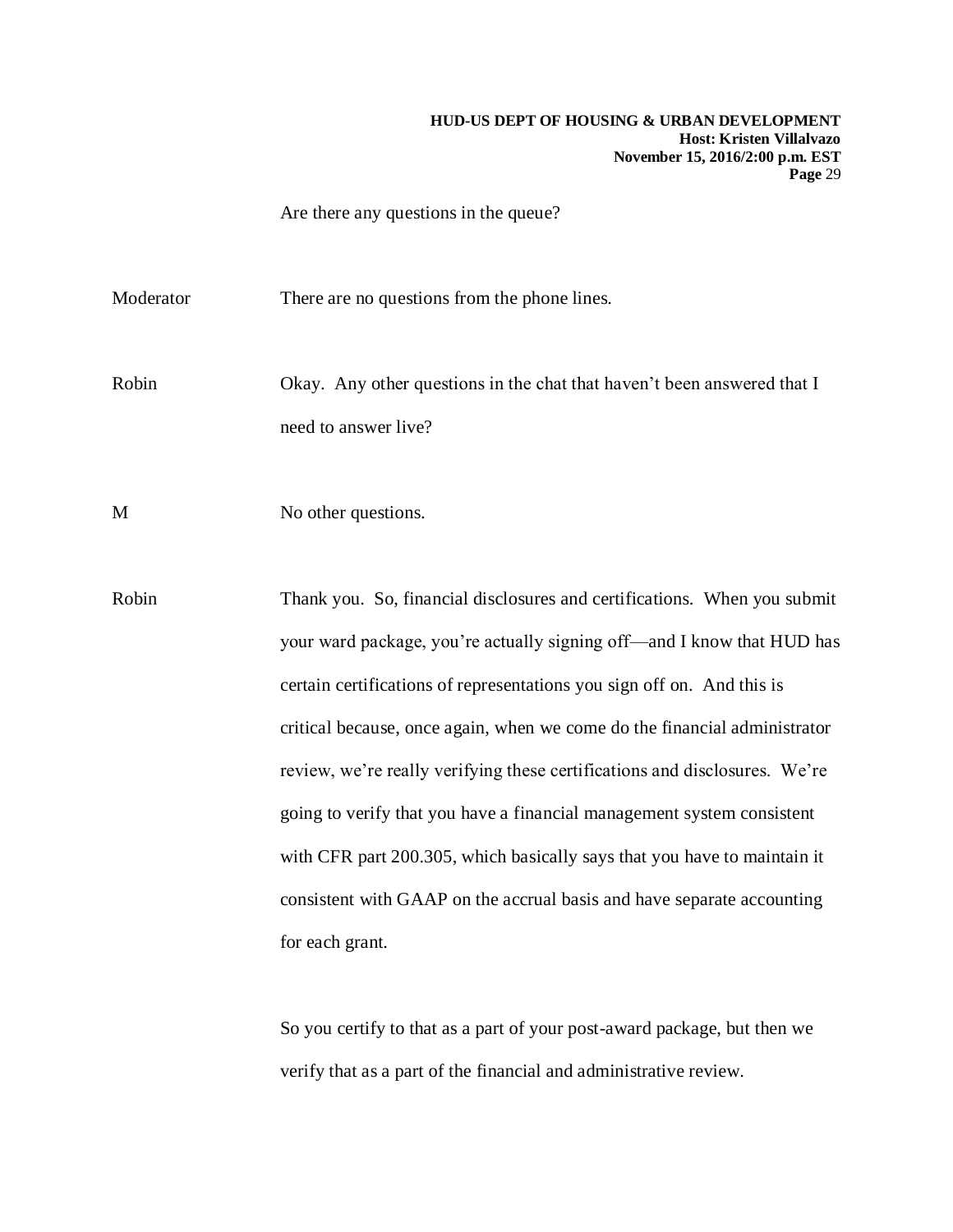Same thing with internal control. Now internal control, there is so much more emphasis on internal control under the Uniform Grant Guidance than it was under the prior circular. So where before there really wasn't an emphasis, now it specifically says that you have to have internal controls consistent with what the government calls *The Green Book* or what we call the COSO concept.

So for that, and for some of the smaller LHCAs, this becomes a point of concern because you're like, okay maybe one or two individuals. However, you can still establish sufficient internal controls with the primary goal of minimizing fraud, waste, and abuse, that's what your system has. So generally if they can't be done internally because maybe you're a one-person shop, every organization has a board or they're required to have some kind of board. We strongly recommend that you have someone on the board that has an accounting or financial background who can help fill some of those internal control gaps with you, at no cost really, as a part of their responsibilities as a board member.

And those are the kind of things we work through. But you certify that you have an internal control so when we do our financial and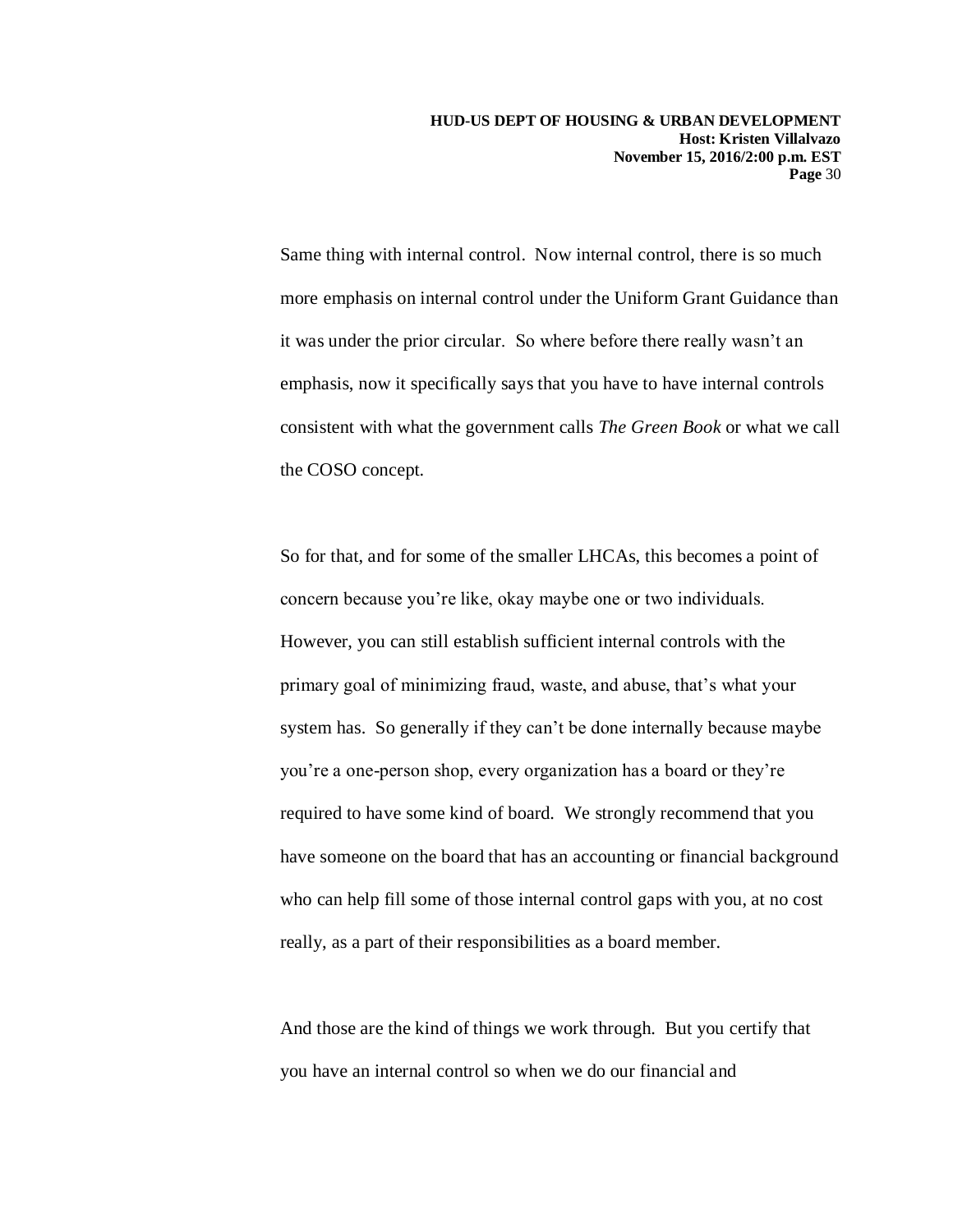administrative review, we verify your internal controls. So understand that's what you're certifying, too. So anticipate once we do the review, we're going to verify that you have an adequate oversight monitoring, adequate communication, segregation of duties, all those things that are required. And as I said, it does not have to be—depending on the size of your organization, you can have adequate internal controls to prevent or at least to minimize the likelihood of fraud, waste, and abuse.

You also certify whether you're a major or a non-major and we verify that. A lot of that's verified just through your submission of audited financial statements as a part of the award, but that is yet another financial disclosure certification.

And as I said, this is the exact language from—this is cut and paste from the actual Uniform Grant Guidance. You need to read this because although you certified to it, this will be the expectation when we come do our financial and administrative review. If we have any findings of noncompliance we will cite these specific sections as the basis for those determinations. So make sure you read them to really understand what you're certifying to.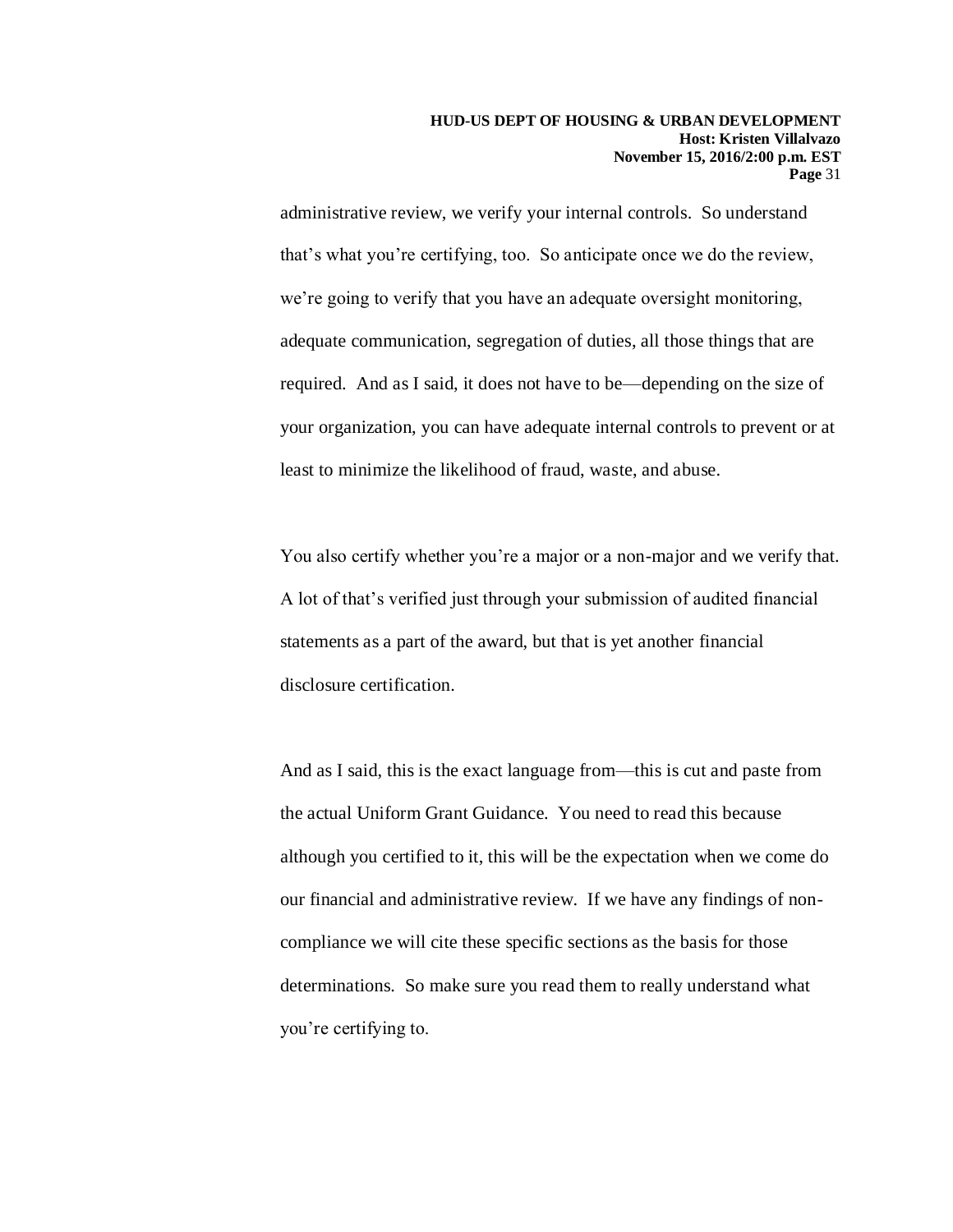Same thing with internal controls. You'll see under A where—I think it's the second sentence, these internal controls should be in compliance with guidance and *Standards of Internal Control and the Federal Government*, otherwise known as *The Green Book,* as well as with the Committee of Sponsoring Organizations, that's what we call COSO. So that's what the requirement says, that's what the regulation says. And when we do our financial and administrative review, we're determining your compliance with those regulations.

Now, I don't want to scare anyone, especially if you're a smaller organization because a lot of it really isn't as relevant to you because you don't have as many processes or transactions involved. But what you should understand is that you have to have some kind of controls in place to minimize fraud, waste, and abuse. As far as the non-major, non-profit organizations, that requires certifications referenced in the Uniform Grand Guidance as well.

Now, quarterly financial reporting. In the FY16 grant, there were some dates that appeared that I know that—this is from the grant agreement and I can tell you that first period of performance period, even though that's what it says, it's not that period, we corrected it here. In your grant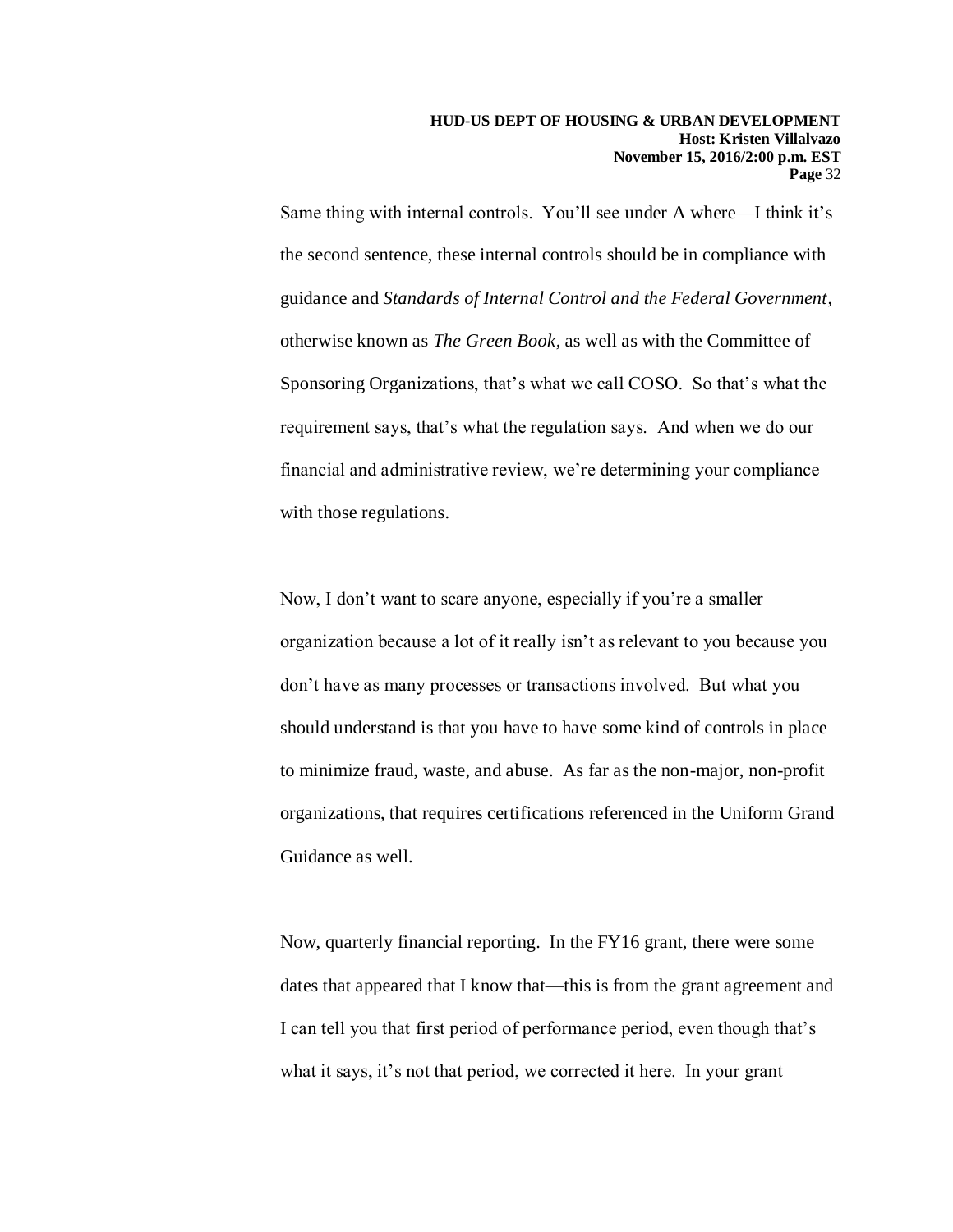agreement you might notice that the performance periods are a little bit different than what we have here because we noticed some variations on the dates. But the biggest thing you need to remember that quarterly reports are due 30 days after the fiscal year end.

Now your first report, and this is because a lot of the awards were later, your first report should be between October 1, 2015 to 12/31.2015. As I said, this is how the grant reads, that date is going to change. A lot of you it's not even relevant because you didn't have your award anyway, but just for clarify the period of performance should have been 10/1/2015 to 12/31/2015, which would be due 30 days afterwards or no later than January 31, 2016.

As I said, the biggest thing to remember is that once you get your grant award, that's when the quarterly reporting really starts. That first calendar-year quarter, you're required to submit a quarterly report. So if you got an award on March 30, 2016, you still have to do a quarterly report for the quarter ended March 31, 2016 even if it's zero. But you do have to submit a report. The government can't estimate or can't guess that you didn't submit a report because you didn't have any activity. That's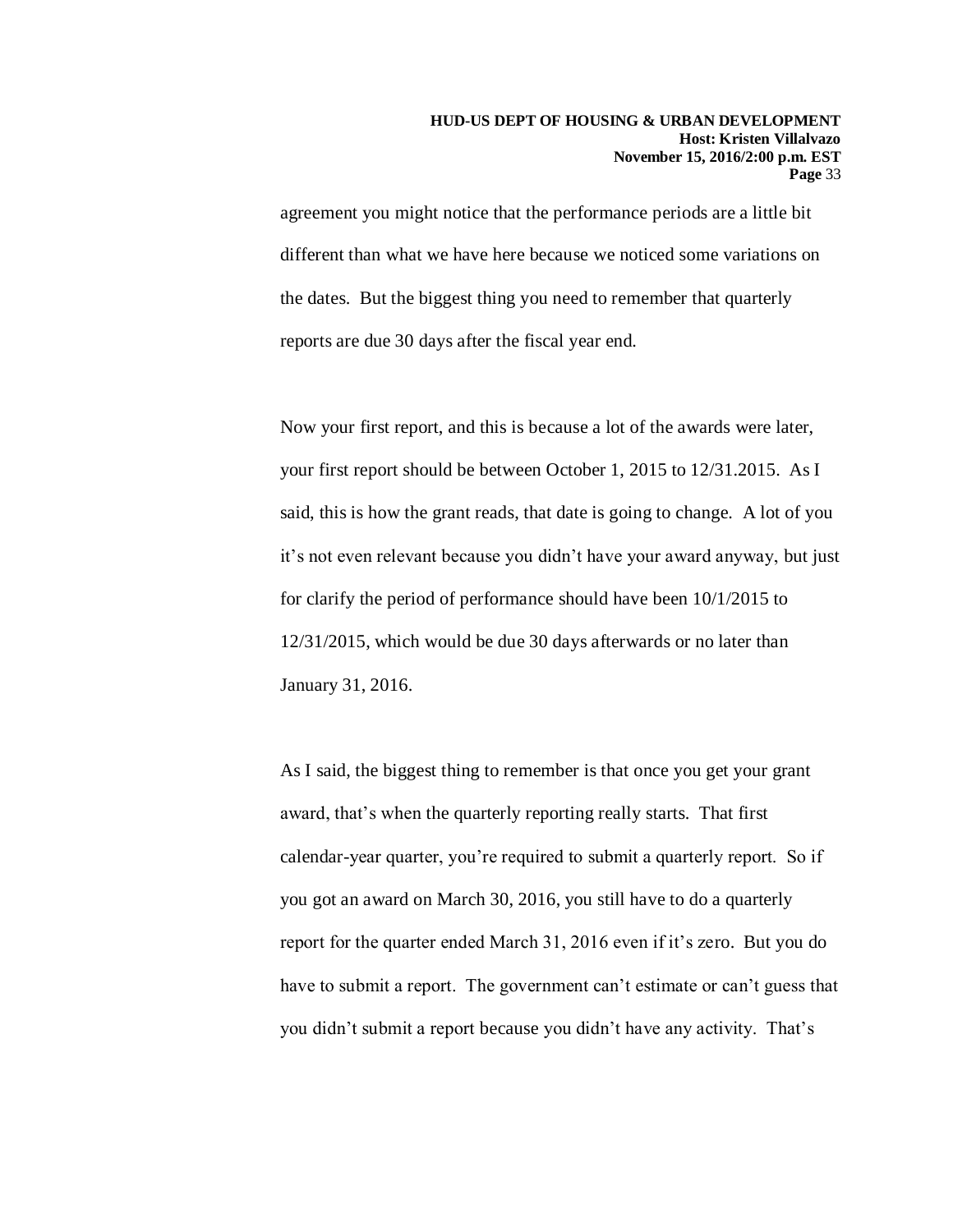why you have to submit a report for every quarter until you submit your final report to close out the grant.

So if you get a grant and you realize that you're going to utilize all the funds as soon as you get it, it's in your best interest to, once you've submitted a quarterly reporting, you've submitted your request for reimbursement, and you've gotten a total amount of funding from your grant to go ahead and submit that final report. Because once you submit that final report and the government knows from that perspective that you're closing out this grant, you're no longer required to submit quarterly reports. However, if you don't submit a final report, then the government looks for quarterly report because you could have changes, you could have modifications, they can't make an assumption that just because you didn't submit a report and it looks like the funding is all being used that there's no activity. So that's why you have to submit a report no matter what unless and until you submit that final quarterly report.

This is the exact language from your'16 grant, from the hourly—if you'll notice, one of the biggest changes here is that they have this fixed-price reimbursement. We are going to do some training to really go over what that fixed-price reimbursement is because it still has to be based on actual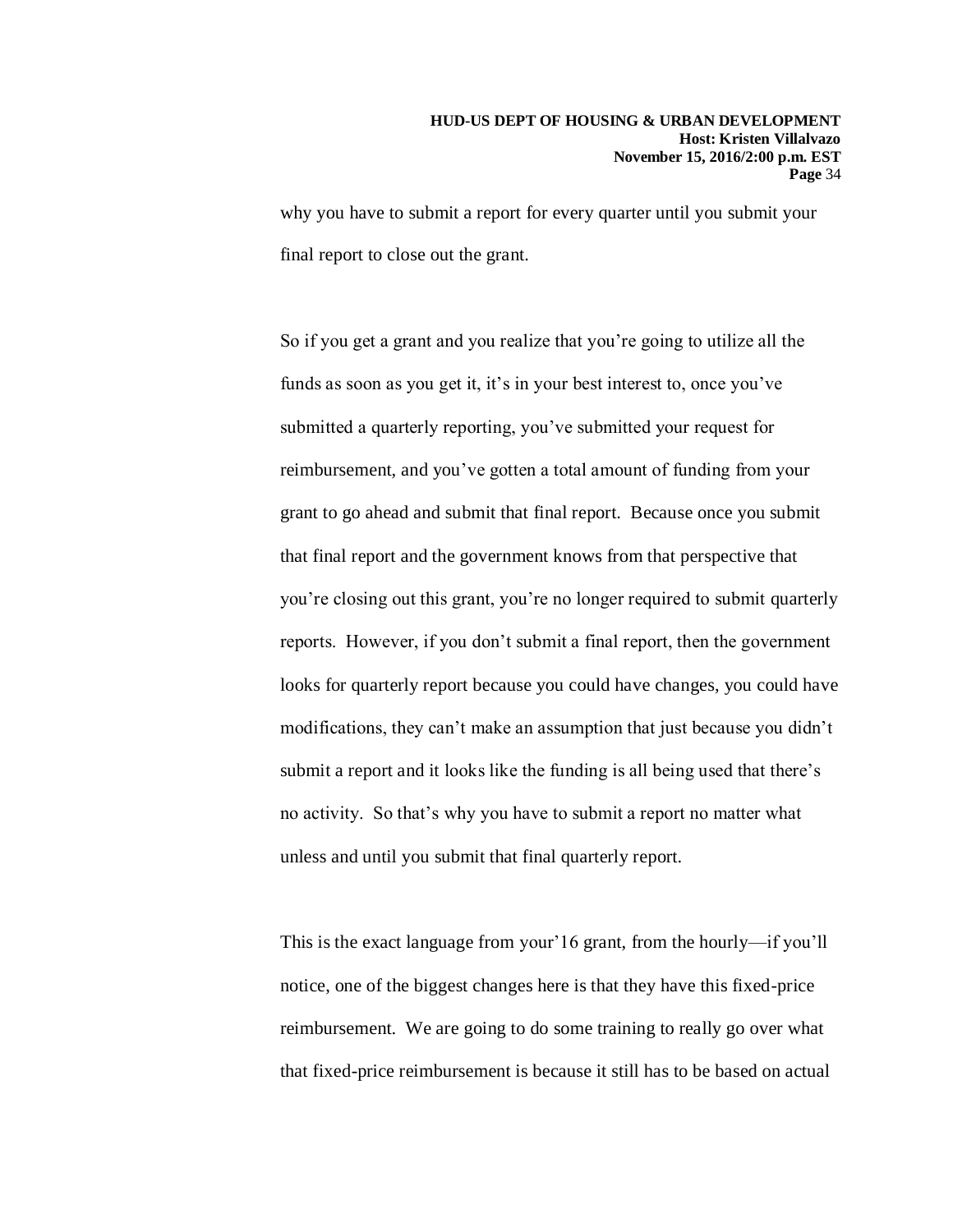expenses. We know that some organizations have talked about they have staffing studies or they've done other things to come up with how they should bill for this grant so this is giving them the kind of flexibility to say, if you have another method, based on actual expenses that correlates to some kind of fixed-price reimbursement, we want to allow you to be able to bill under that method. But of course, that means that you're going to have to be clear and fully explain that method and you're going to have to be able to document the actual expenses.

Another area just to emphasize—and this was also on the FY15 grant, is number six, itemized accounting of actual cost. So now you have to submit actual versus budget. Now the HUD 424 doesn't necessarily lend itself to actual versus budget so you may just want to put that in a simple Excel format showing your actual budgetary line items, approved budgetary line items and the actual expenses and then whatever variance.

That also really becomes a tool that should help you in making sure that your spending of fund consistent with the grant agreement. Because if you have some actual costs that you have for this grant and they're not on the budgetary line item, then you can either request from HUD a budget modification to reallocate funds from one line item to the other or you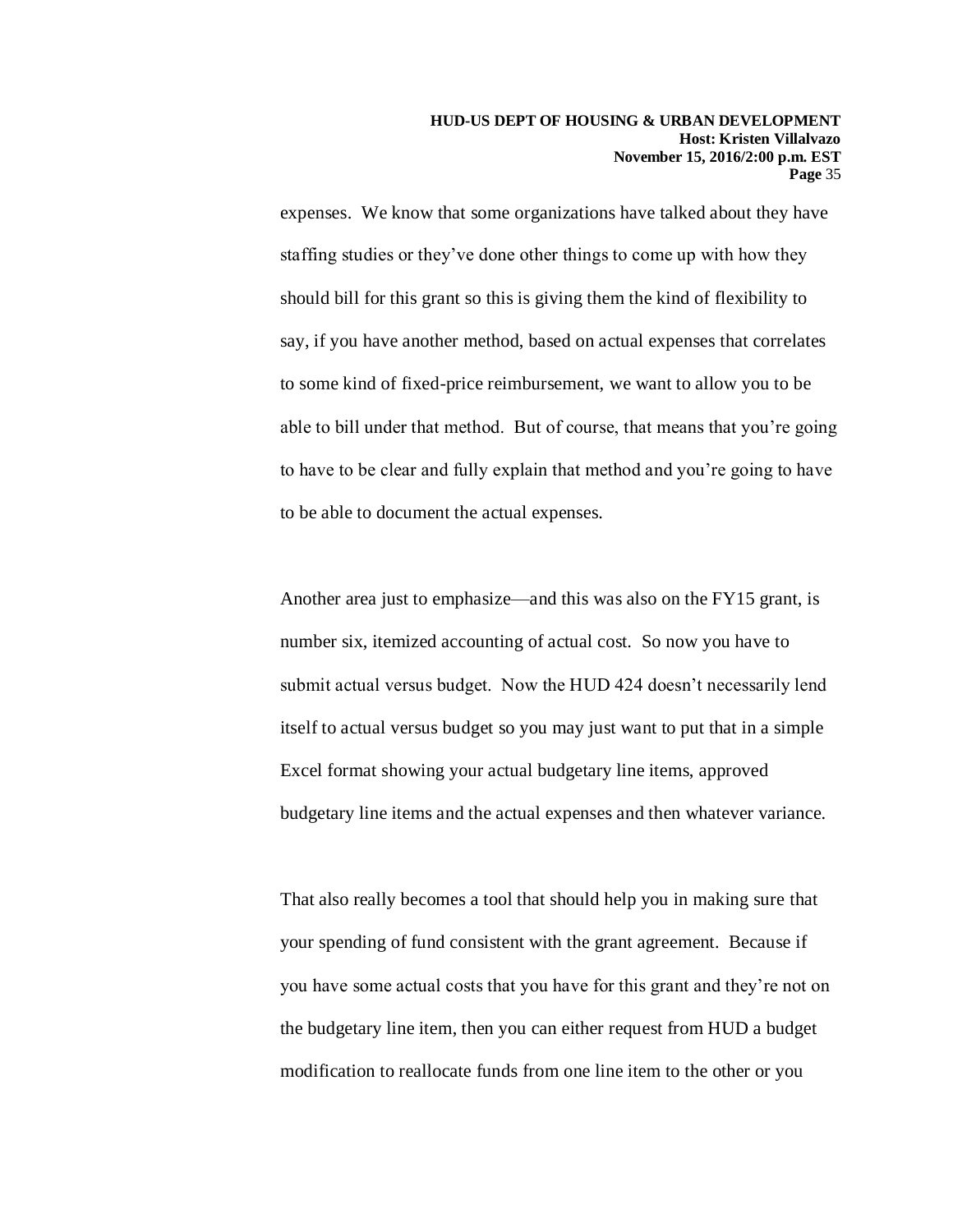may say, okay we can't request those funds or reimbursement for that under this particular grant.

Also note that number seven you have this required certification that has to be affixed or on all of your financial documents including your required certifications. And this one speaks specifically to false, fictitious, or fraudulent information and that it's criminal or civil or administrative for fraud, false statements, false claims, or otherwise. So this is a very strong certification and whoever is signing this report must have sufficient knowledge to be able to sign off on this certification. So they must know whether the report is true and accurate, be familiar with the program, be familiar with the budget. Whoever is signing off on this report is being held accountable to this certification and it must be affixed to the actual report.

This is for sub-grantees. You have this particular section of the grant agreement that's pretty much for everyone. Then your intermediaries, SHFAs and MSOs, have this additional section that for each sub-grantee and branch you have to submit a separate report containing the following items. So per the grant agreement, in addition to—and this is for particularly intermediaries and MSOs, you have to submit this information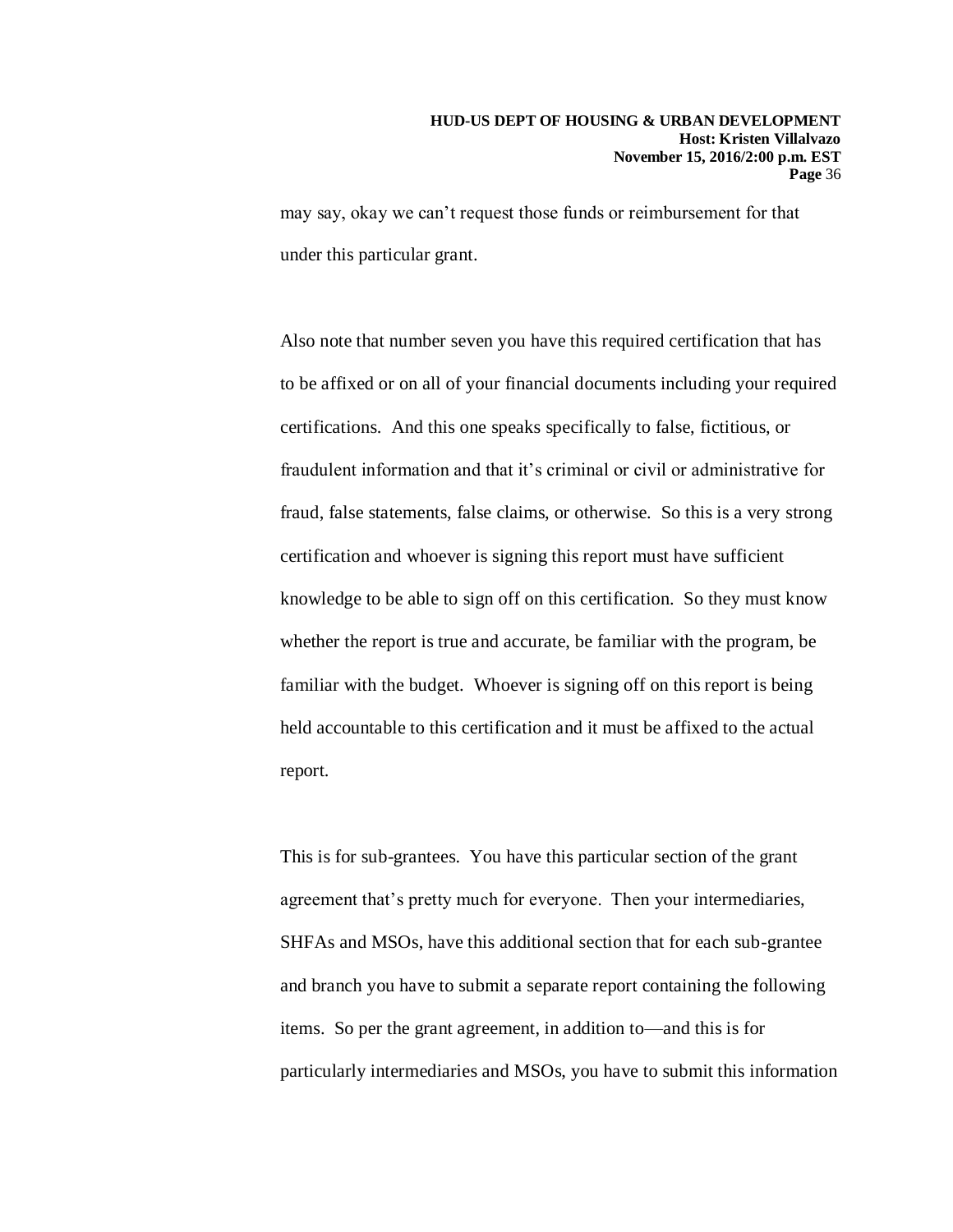for each of your grants. That's why it's critical that you have a process where you're getting the information from the sub-grantees or the branches in sufficient time to allow you to incorporate them in your quarterly reporting.

And pretty much it's the same information that you're required to report as the intermediary. If you don't do direct service, then primarily you're taking your administrative costs and you're showing the actual versus the budget. But this same information, you're required for each sub-grantee on a quarterly basis.

So for all grants sub-grantees, go to your Article 11 of the grant agreement. It does vary according to grantee type, as you can see that's different reporting for LHCAs versus parents or other pass-throughs. You still have to submit a report even if there's no activity and you still have to make sure that report is correct.

So if you submit a quarterly report for two quarters and there was activity and then one quarter you don't, you still have to submit your cumulativeto-date amount. So that amount still should coincide with your last report. That doesn't mean just submit a report with no activity. You still have to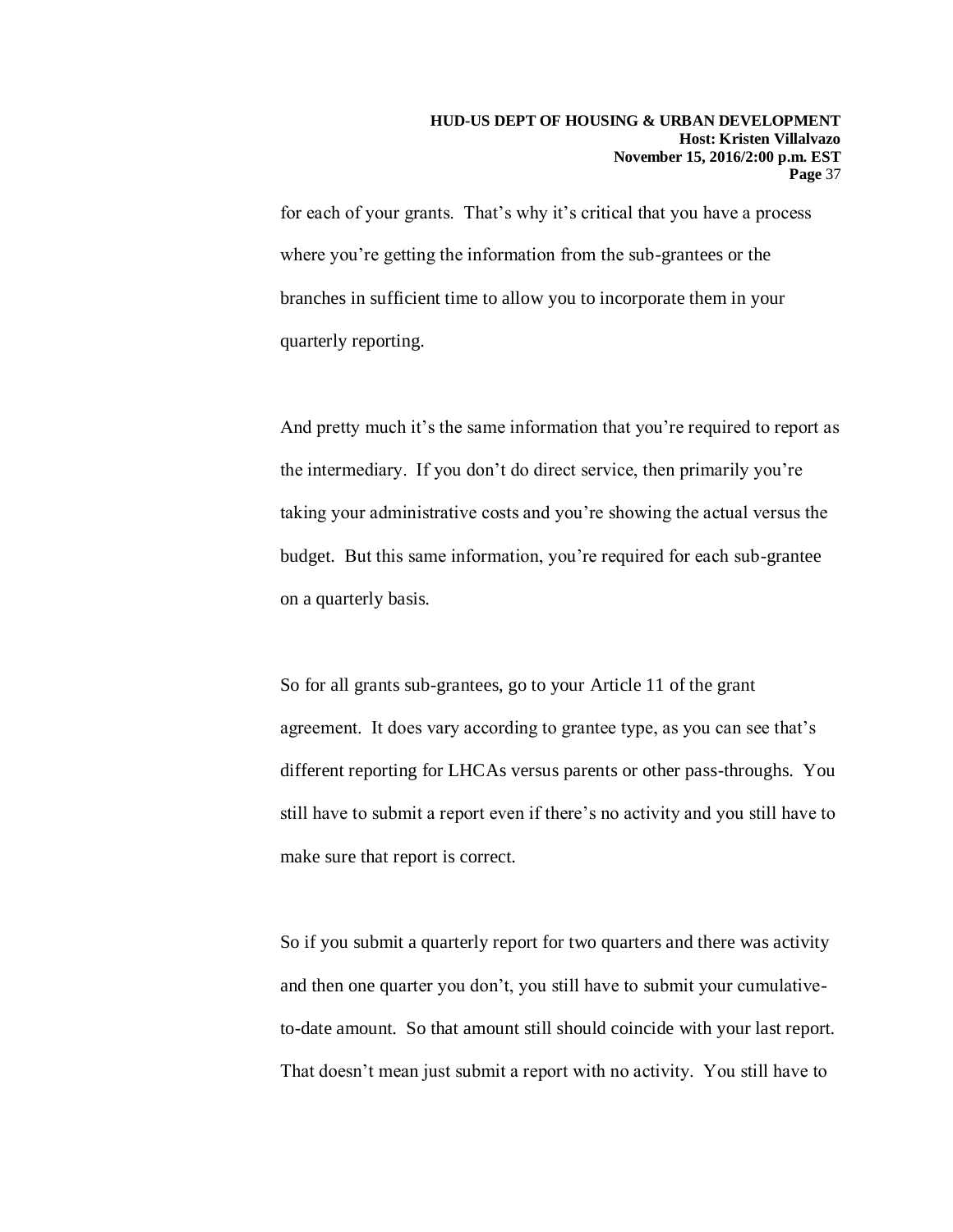show the cumulative-to-date and that should still reflect any prior activity reported.

This report should go to HUD, your HUD POC directly. And as I said, once you fully expended that grant and received the reimbursement, I strongly recommend you to go ahead to submit your final report to close it out. Then you no longer have this financial reporting requirement.

This is just reiterating what's in the grant agreement in Article 11 that has to deal with reporting. Just remember though, just some key points, use your full legal name. It should be the same name that was on your SF-1044. You'll see a grant—a quarterly report where you use an abbreviation or you're using a different name, well you need to use the name that's on your approved award document, the SF-1044. And if there are any name changes you know you have to notify HUD of those things.

Another area, start and end dates, these should be the start and end dates for the quarter, not for the period of performance of the entire grant, for the quarter that you're reporting on. There's another—and as I said, these are the exact instructions from the grant agreement, but these are some of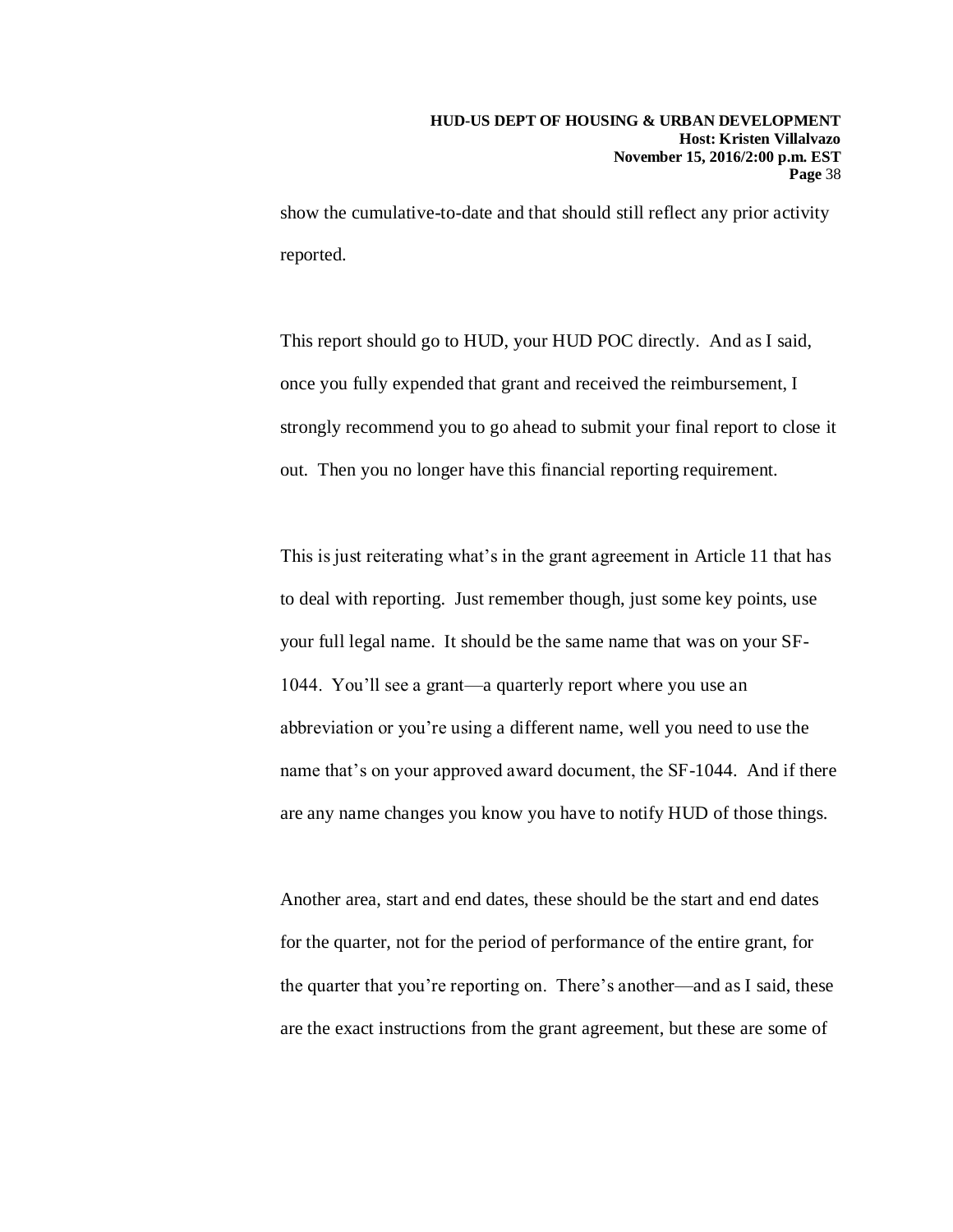the common errors that we see. If you have multiple quarters, use the actual dates of performance through that quarter.

So often the first report after award is for multiple quarters because they allow you to do that with the first report. So you still want to show the period of performance for those quarters. If your first report is for 10/1/2015 to June 30, 2016 then you need to indicate that as the period that you're reporting on, not the grant period or just the quarterly dates for that particular quarter. And that's because we're looking to see if the work was actually performed during the period that you're reporting on and it coincides with your request for reimbursement.

The government is also wanting to make sure they're reimbursing costs in the right financial reporting quarter. So that information is very, very important.

Hourly rates, you have to identify each counselor employee, their time and activity and their hourly billing rate. You have to convert some salary to hourly and a part of that conversion is understanding what hours you're going to use to determine what that billing hourly rate. As I said, there will be subsequent training.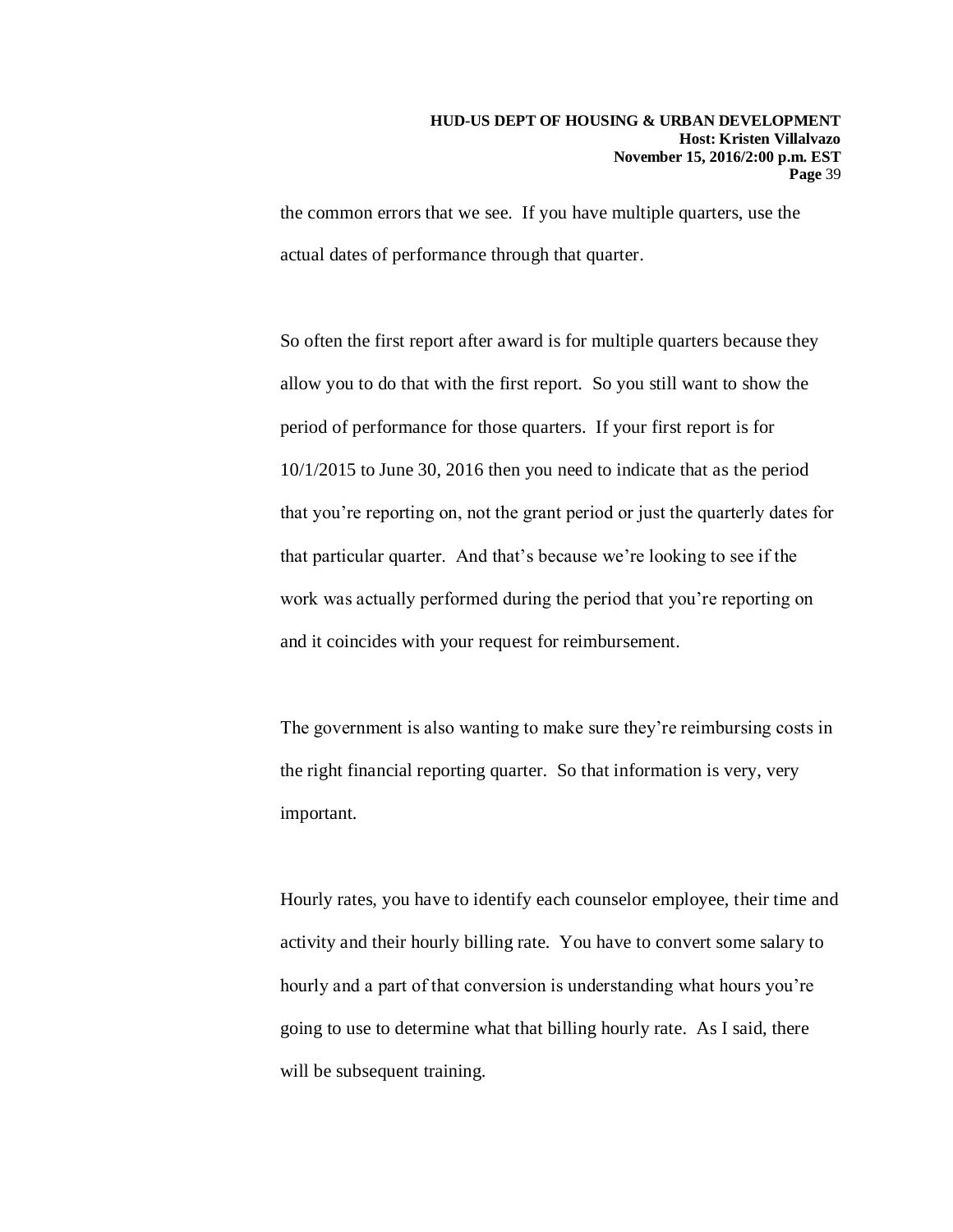If you're using a fixed-price reimbursement, then of course you have to document the actual expenses associated with that fixed price. That should be done, as I said, during the award process so that the HUD POC doesn't have to evaluate that each quarter. So once it's an approved methodology then you continue to use it for fixed-price reimbursement, but you have to submit that information as a part of your budget and your awarding process so the HUD POC can make that determination.

Then you have the staff labor hours. You have to indicate the total hours actually worked. Paid time off, all of those things are actually a part of your fringe benefit rate. So your staff labor hours should only include hours you actually worked on that particular HUD grant. If you have multiple HUD grants with overlapping periods of performance then you have to make sure that, in your accounting system and in your various tracking systems, that you're segregating those charges to the correct grant. It could realistically happen based on how the grants have been awarded so you need to be clear on that.

And it has to be broken down by service provided, which is the activity. So no you don't have to do a separate personal activity reporting;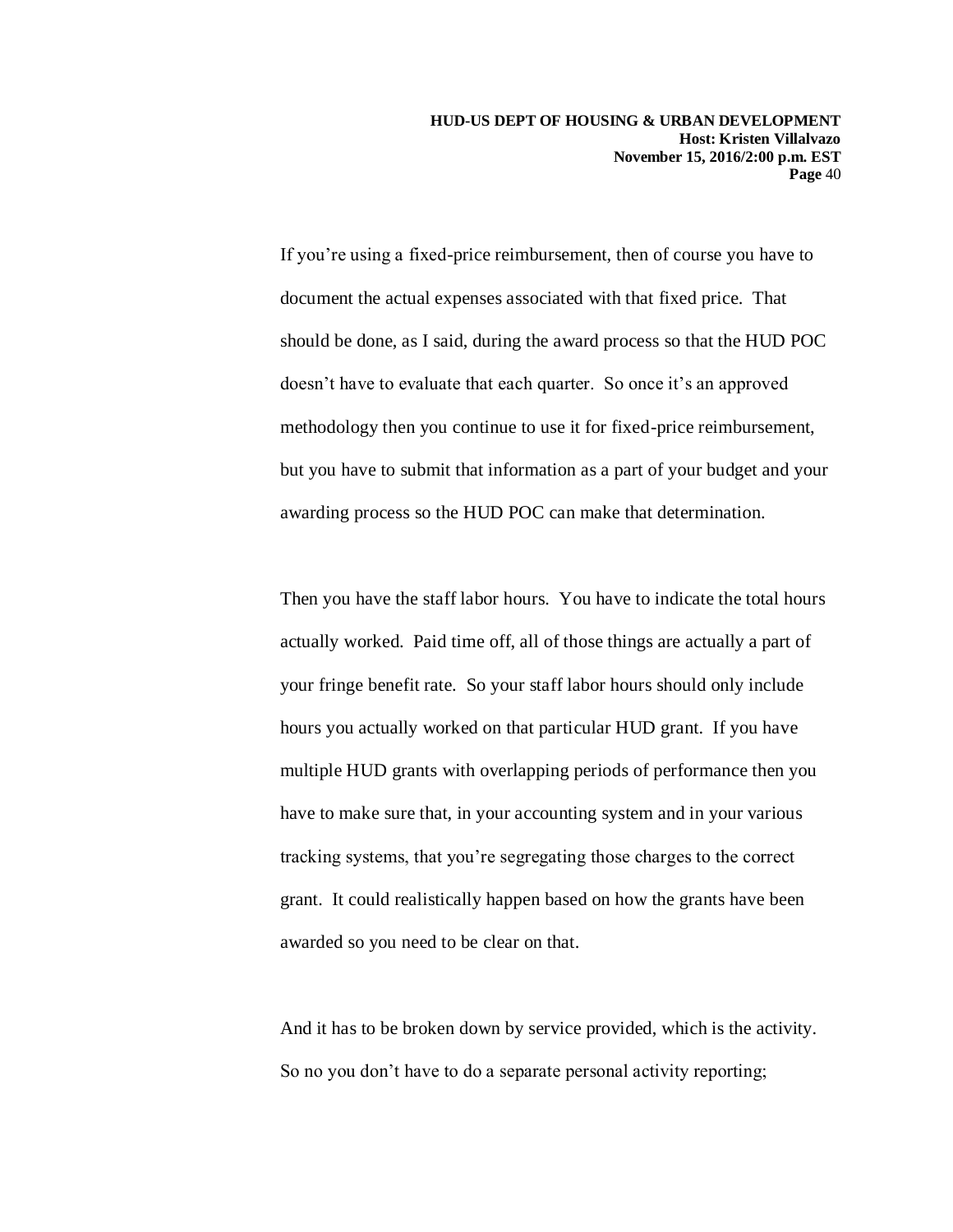however, you do have to report activity so that we can verify that the activity is in compliance with the requirements of the grant. That's to determine the whole [ph] allowability [ph].

We already talked about fixed price. You have to do an itemized accounting. So you want to do actual versus budget and we want to see the various budgetary line items. If you keep it simple, you just have labor and fringe benefits or just labor, that makes it very easy. But if you have multiple line items then we're expecting to see the detail of each line item even if the activity is zero.

You have other requirements. Remember, prior approval for extensions. If you're not going to get your quarterly financial report done, let's say you had change in personnel or something happened, you need to notify your HUD POC immediately and request an extension. One of our, I guess, ongoing non-compliance issues is failure to timely file a report. So let's not make that a compliance finding in the financial and administrative review.

Another point, if you're making any changes to your quarterly report and you're resubmitting, indicate that this is an amended or a corrected report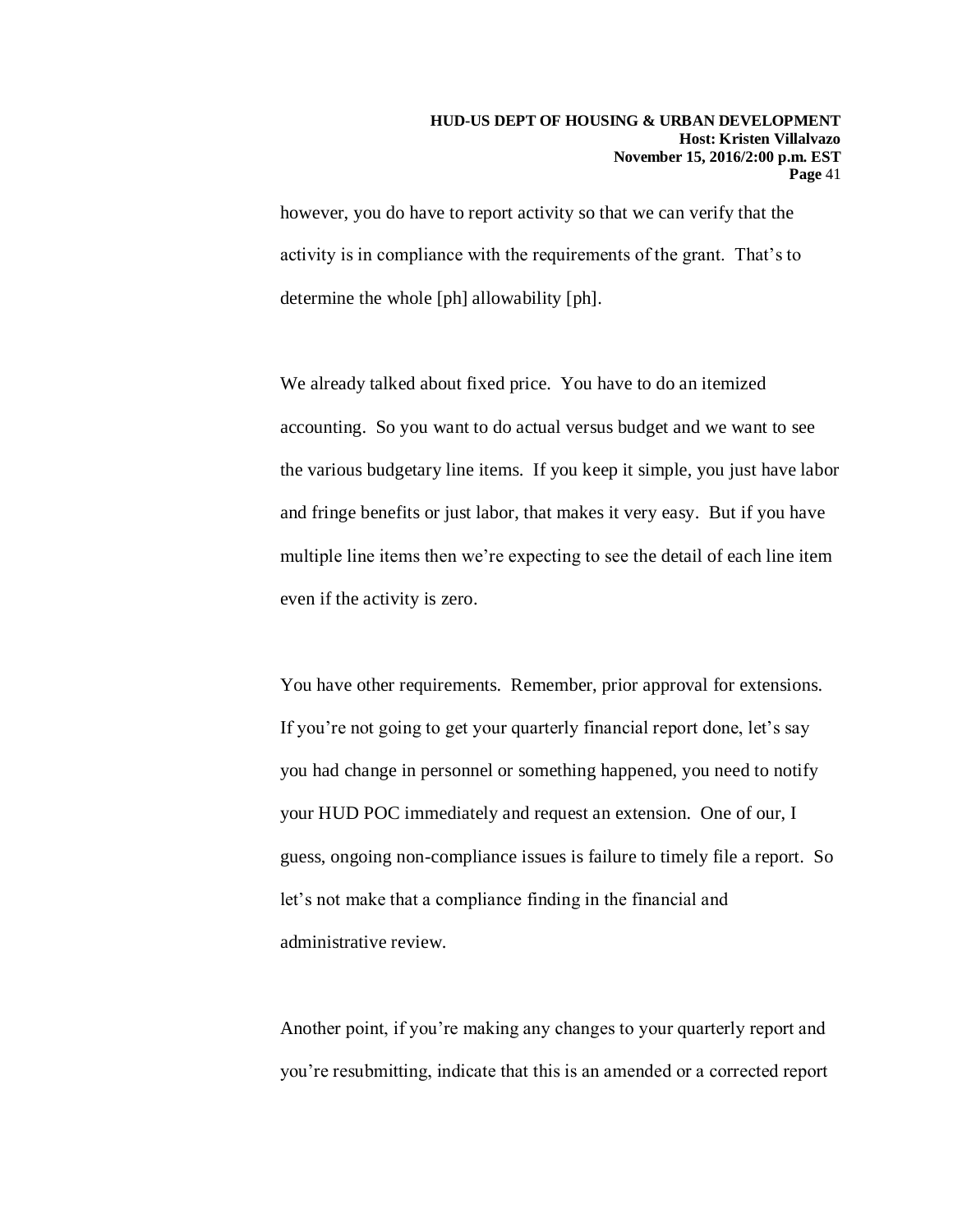and make sure you're maintaining that in your own personal files. Remember, we may come do a financial and administrative review two years after the grant period of performance. So it's important that your file speaks for itself.

I can't tell you how many times we'll get quarterly reports which turn out to be not the final one, that there was an amendment or a correction, but the person that originally prepared it is no longer there and you have somebody just picking up the file providing information. Well if it's clear that there's an amended or corrected, then that just minimized the potential for us to get wrong or outdated information or for your organization to be given a compliance issue that they should not have. And make sure to sign and date it by an authorized individual and this certification is affixed to it, that's very important.

For the intermediaries, you have to have your sub-grantees and it does identify a number for each. For your administrative costs, you have to do your detailed accounting by all of the budgetary line items, actual versus budgeted. If reimbursement is for the first two quarters, it should reflect itemized accounting for each period.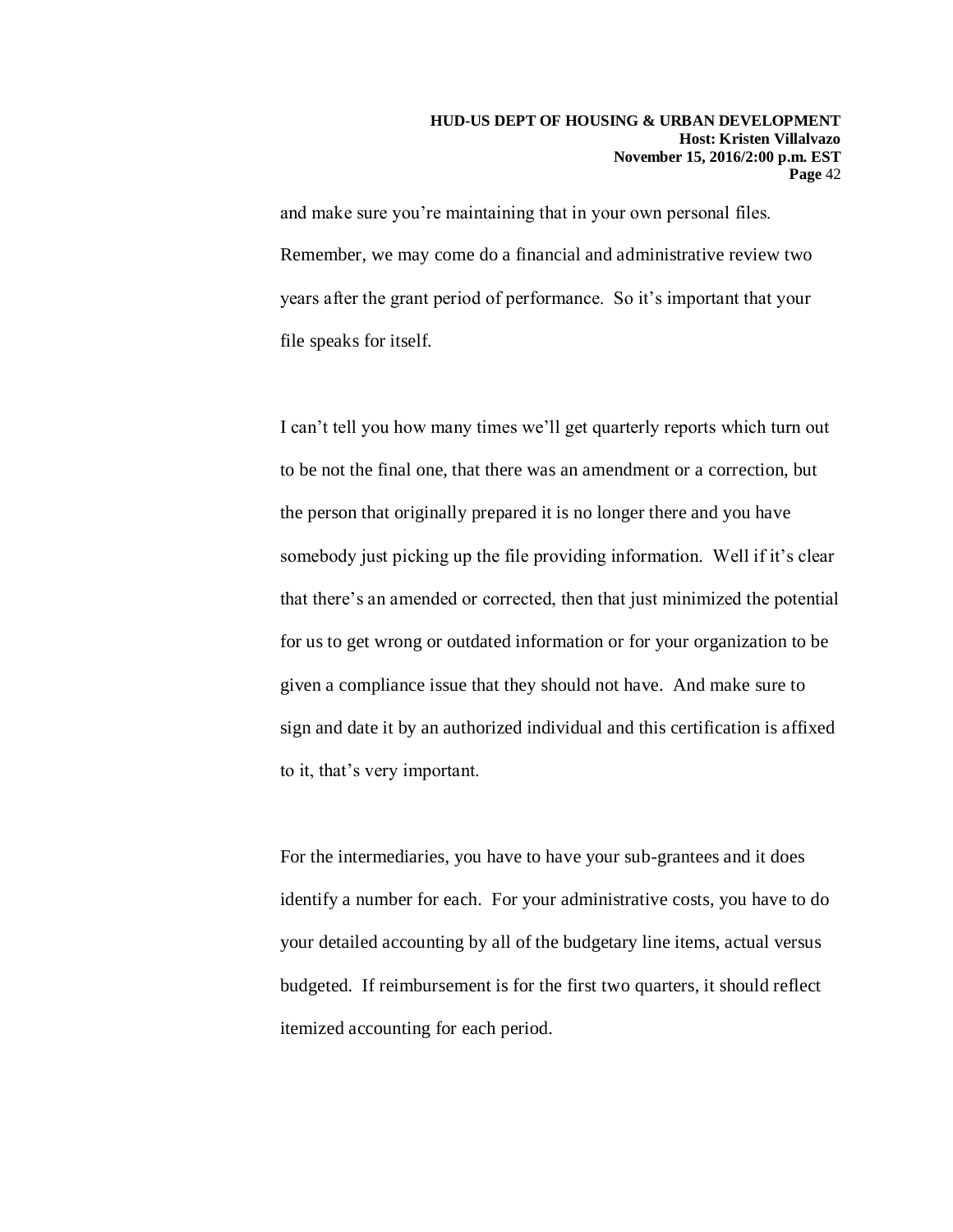Billing methodology, I've already said you have to clearly explain it. That really should be approved during the award process as a part of your budget so that once your HUD POC approves it, you don't have to explain it again and again every quarter, but you can just indicate it as the billing methodology was approved as a part of the budget approval process.

And for your intermediaries, MSOs, and SHFAs, you also have to do the SF-425, which we do entire separate training on financial form 425 that you have to submit quarterly. That's a very important report because that's uploaded into the federal government—into HUD's comprehensive reporting, so that information is very important.

Acceptable accounting practices. Okay, these are just some things that we want to give you tidbits for some things that you can do, some best practices. If you can, you want to have your accounting basis on the accrual basis of accounting so that your actually charging or posting transactions during the period that they incur, not necessarily when you receive the cash.

For instance, for whatever reasons, when the grant program area, they may prepare the request for reimbursement but they're not communicating with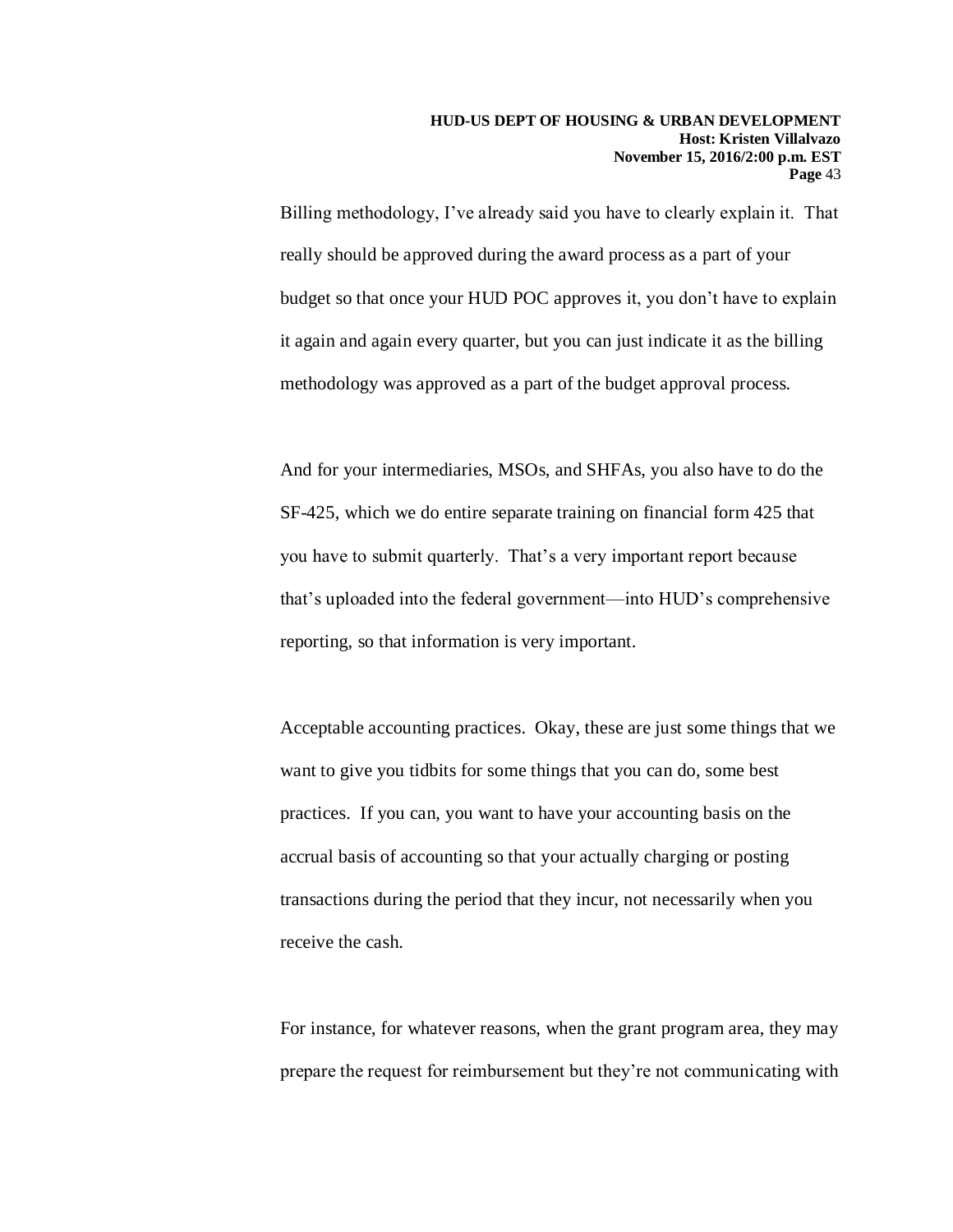accounting so accounting doesn't even know what—they'll receive a payment from HUD and don't even know where to post it because they didn't accrue the charges in the general ledger, in the accounting system. So it's really important that you communicate with accounting so they can have the information and assist you in ensuring that you're in requirement with the financial management requirements.

Also they can help you make sure you have the right supporting documentation for all the charges and assist you in reconciling what they have in their general ledger or accounting system to what you're reporting on your quarterly reports and your requests for reimbursement.

So needless to say, everything here really speaks to the fact that the more you communicate with accounting, it's strongly encouraged and actually it generally minimizes a lot of the errors we have in reconciling books to the actual records and things of that nature. And with that kind of relationship, you then facilitate better internal controls. We recognize that with smaller organizations you may be doing your own accounting, once again that's when we suggest that you have somebody on your board that's responsible for reviewing your quarterly reporting, for reviewing your requests for reimbursement before it's actually sent to HUD, thereby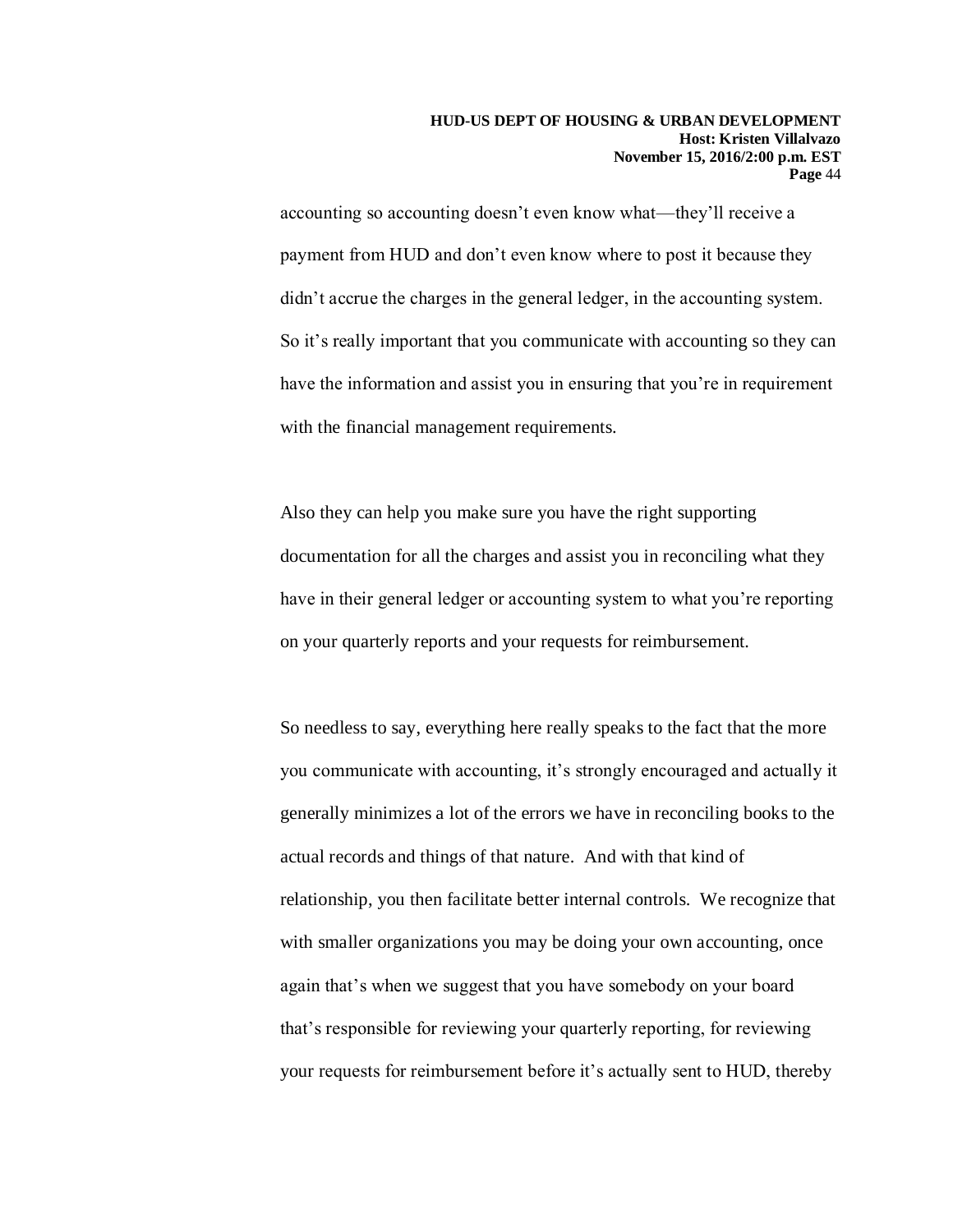providing some internal controls to make sure that it's true and accurate and complete.

For pass-throughs, you should make sure all your financial reporting in HUD flows down to your—whatever your sub-grant agreements, you have to make sure at a minimum they include the reporting requirements of HUD. You may put additional requirements in but at a minimum they have to comply with HUD requirements. You have to properly monitor submission of financial information to make sure that the sub-awards are actually incurring or utilizing the funds consistent with their budget. So you have to properly monitor that, that's part of your responsibility as a pass-through.

You have to do your own internal review of financial reports of subgrantees prior to incorporating them in your quarterly reporting to HUD. It's your responsibility to review them; to make sure that they're complete and accurate; that they include all of the required certifications, especially the signatures; and that when necessary they're consistent with the approved budget.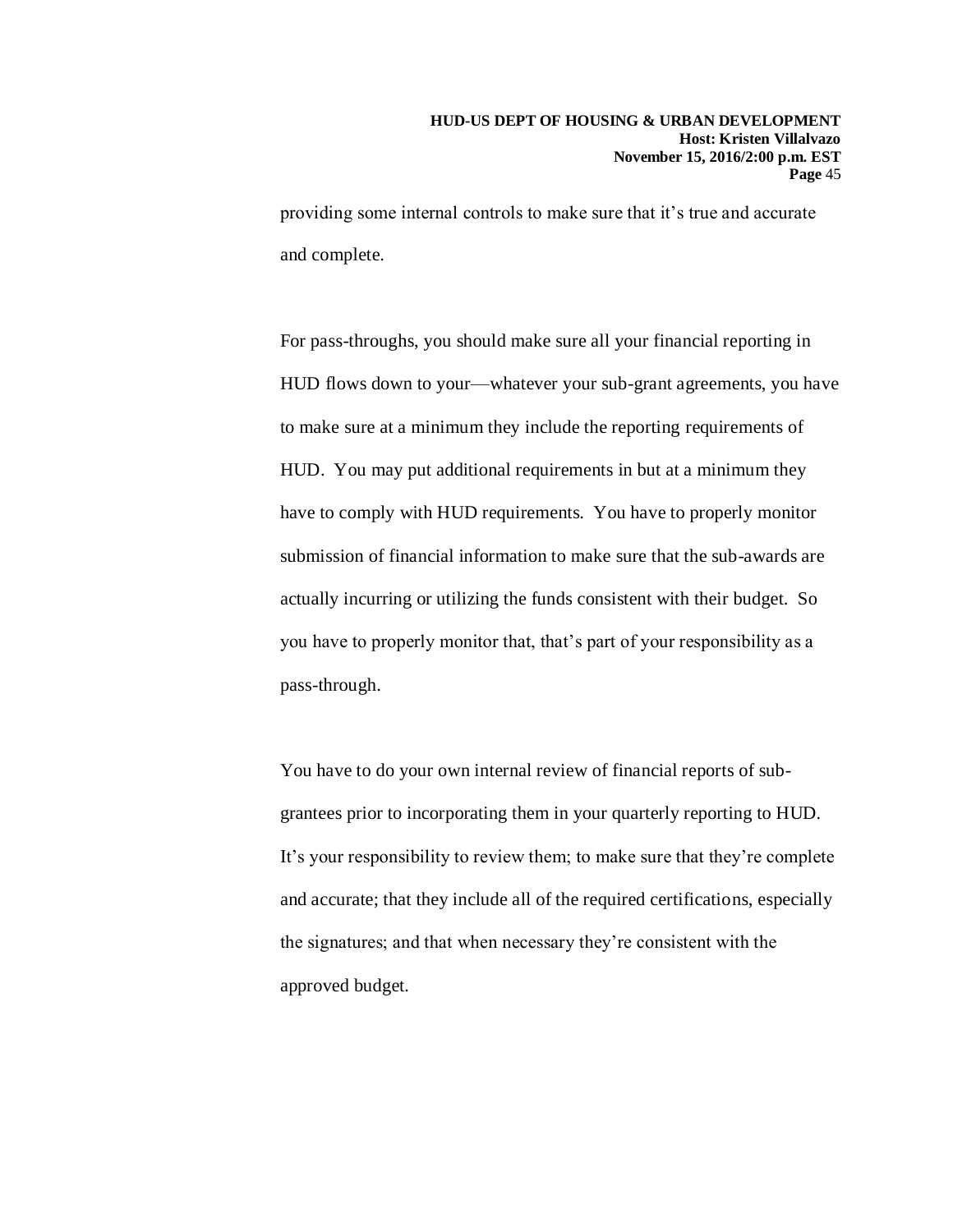We do recommend that you give [indiscernible] just to help a lot of the sub-grantees that, when possible, that you develop some templates or forms that they can use to help make sure that everybody is reporting information the same way. If you have 30 to 40 sub-grantees and everybody is submitting you a different report in different formats, it becomes much more difficult to compile that information into your quarterly report and submit it timely. So that's just a best practice that usually facilitates a much smoother quarterly reporting to HUD.

Just a couple of frequently asked questions. Who is required to submit that standard form, SF-425? Everybody but the LHCAs. The LHCAs are not required to submit that form. However, intermediaries, SHFAs, and MSOs are required.

Are federal grantees that expend less than \$750, 000 in federal awards required to submit an independent audit financial statement? No they're not. Actually, the new requirement increased it from \$500,000 to \$750,000. So if you're not expending \$750,000 of a federal award, you're no longer required to do a single—what's called a single audit. And that's, as I said, the new requirement increased the ceiling, it raised the ceiling from \$500,000 to \$750,000.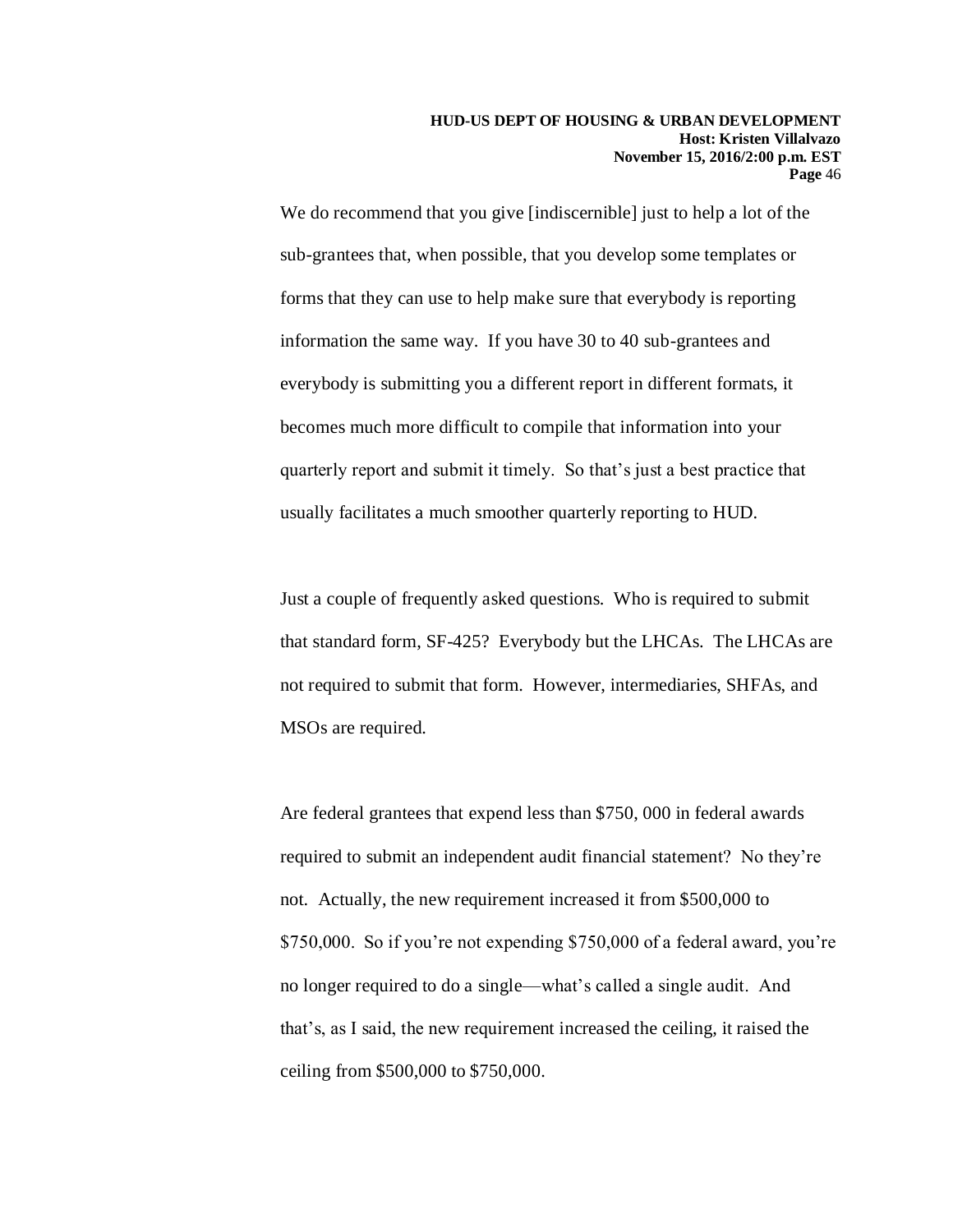I'm a pass-through. Am I required to accrue for costs incurred by my subgrantees in my accounting system? Absolutely. Each of your subgrantees should be treated as a vendor, or dependent on what type of accounting system you use, in your accounting system. As they're submitting requests for reimbursements and payments, that should be accrued in your accounting system, not just when you're paying them but as they're submitting the request.

As you know, there's a prompt payment requirement that you pay them within three business days of when you receive payment from the federal government. You have a requirement for making sure that you're consistent with generally accepted accounted principles, you're accruing expenses when they've incurred. So it's important that when you're getting these requests for reimbursement, you're actually posting them to your accounting system as a payable and then tracking them and monitoring them until they're ultimately paid through your accounting system.

Some things to remember. Read the grant agreement. I can't say it enough. And you want to read the Uniform Grant Guidance, specifically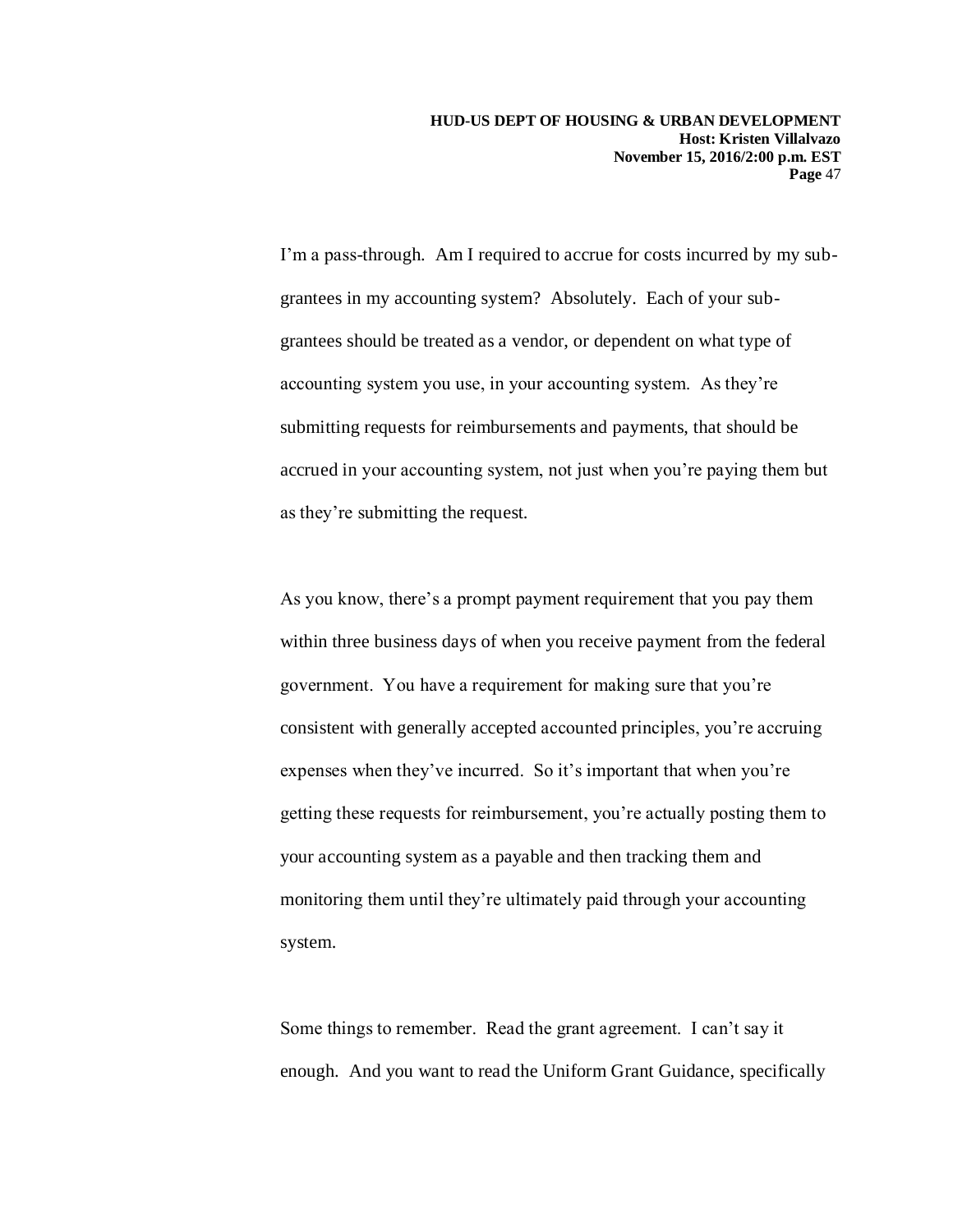sub-parts D and E. D deals with more of your administrative requirements and E with your cost principles.

You want to send all of your financial reporting, except requests for payments, to your HUD POC. So everything else, except for your requests for payments, should go to your HUD POC. The requests for payment should go through eLOCCS.

File your report timely. If you can't, I don't think HUD is too tough on giving you an extension with a reasonable justification. And all that really means is that you're putting in writing an email request for an extension, but you're not doing it the day after it's due. You're doing it prior to the due date and giving HUD sufficient time to actually receive it and be able to give you a response.

You want to use your approved rates for labor, which is a big issue and that's we're doing training just on the whole hourly rates and fringe benefits and those concerns relative to that.

Please utilize your HUD POC as a reference. Do not hesitate to contact them via email, via telephone if you have any key questions. If you need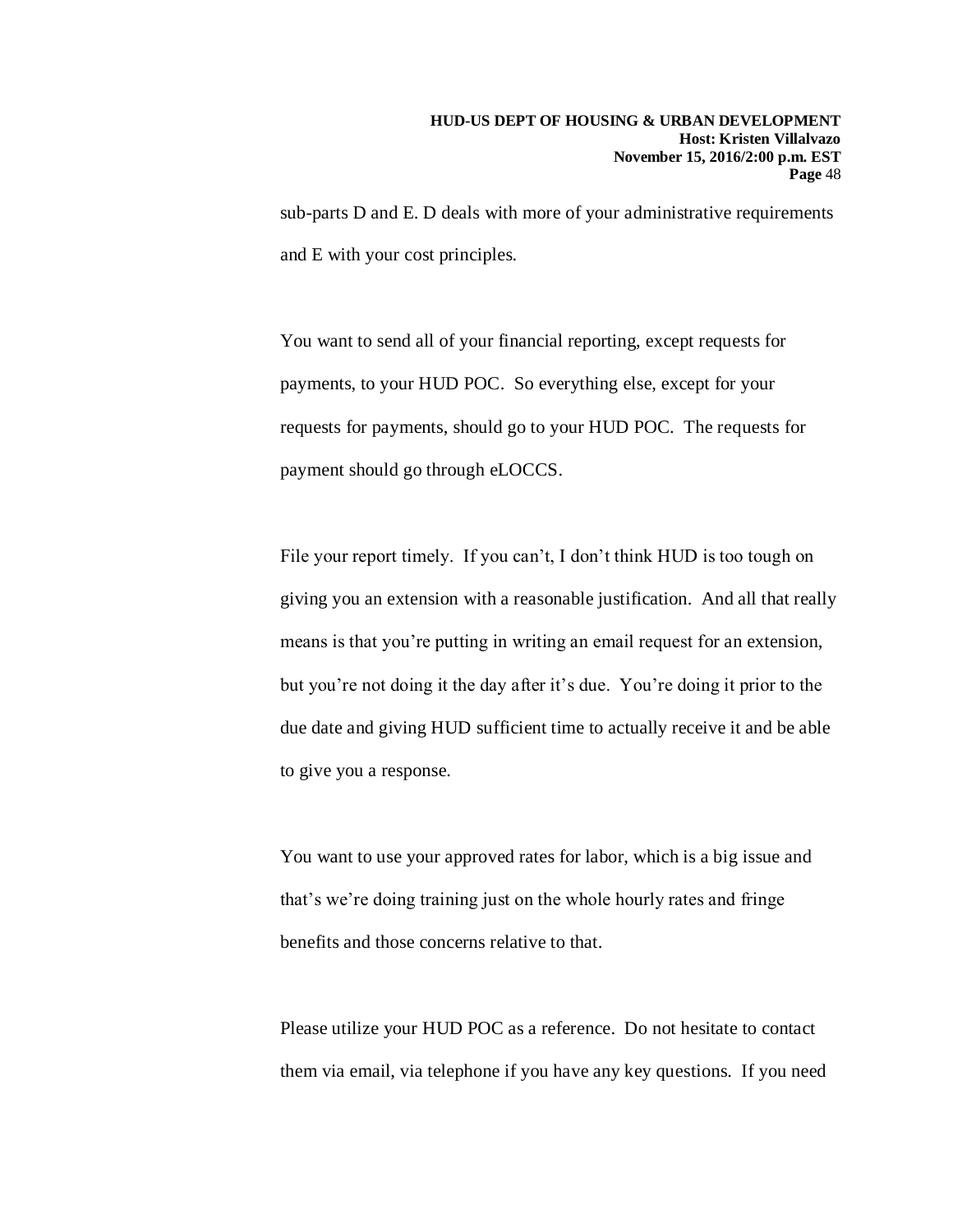|           | HUD-US DEPT OF HOUSING & URBAN DEVELOPMENT<br>Host: Kristen Villalvazo<br>November 15, 2016/2:00 p.m. EST<br>Page 49 |
|-----------|----------------------------------------------------------------------------------------------------------------------|
|           | additional technical assistance, they would be the one that would refer you                                          |
|           | to our firm or to someone else for that technical assistance. So you                                                 |
|           | definitely want to utilize them as a resource.                                                                       |
|           | Before I end this webinar, I would ask if there are any questions in the                                             |
|           | queue. That would be hitting star zero if you had a live question.                                                   |
| Moderator | No questions in queue at this time.                                                                                  |
| Robin     | Any questions on the live chat that haven't been answered?                                                           |
| M         | No, there are no questions.                                                                                          |
| Robin     | Okay. Well I thank you all for your time. This webinar and all the                                                   |
|           | materials will be available on HUD exchange, usually within two business                                             |
|           | days from the webinar. If you have any questions, you can send them to                                               |
|           | housing.counseling@hud.gov and please put grant financial reporting in                                               |
|           | the subject line item.                                                                                               |
|           |                                                                                                                      |

Thank you all for your time and enjoy the rest of your day.